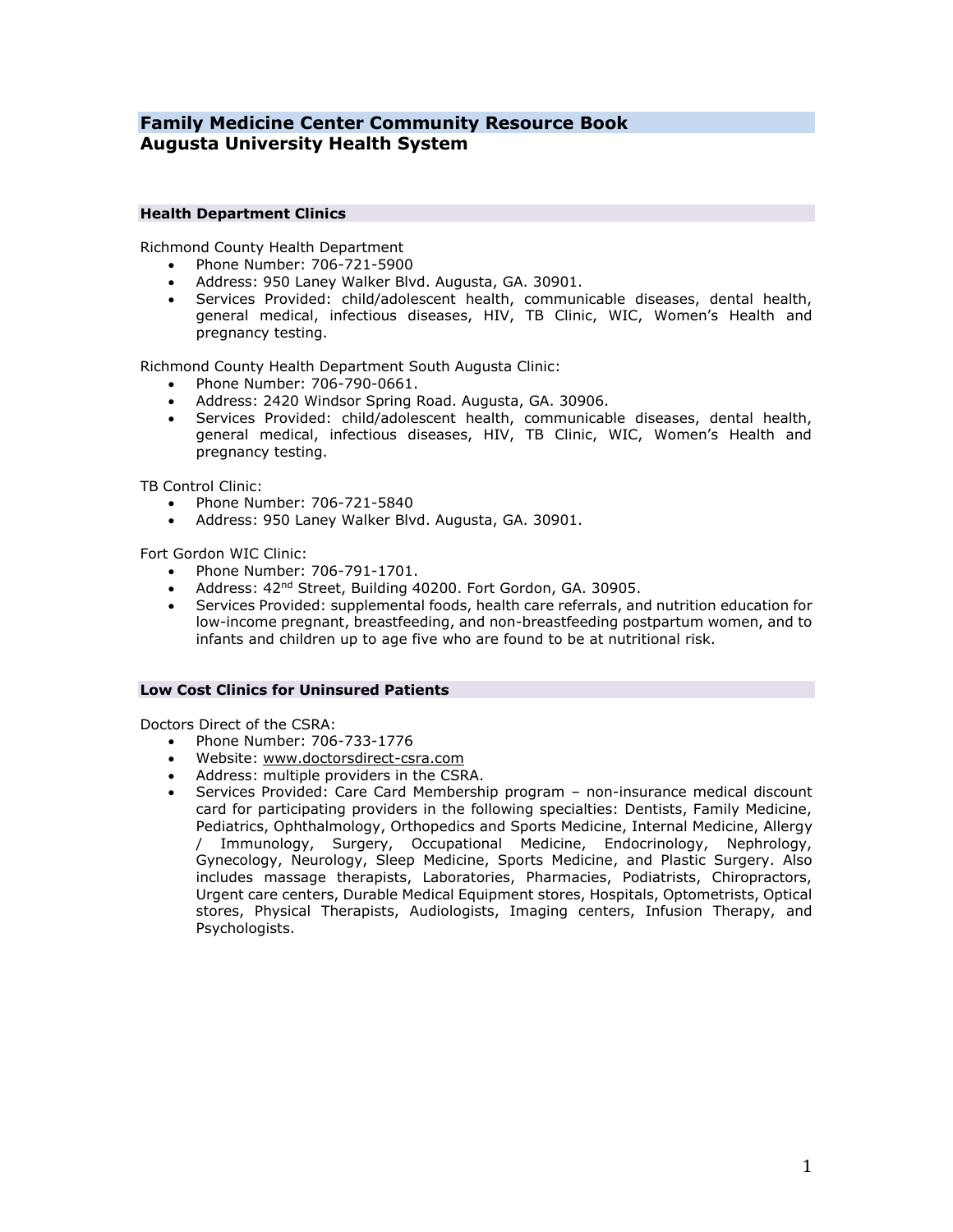Richmond County Medical Society, Project Access:

- Phone Number: 706-733-5177. Fax: 706-736-8055.
- Address: 2612 Commons Boulevard. Augusta, GA. 30909.
- Website: [www.rcprojectaccess.org](http://www.rcprojectaccess.org/)
- Services Provided: outreach program of the Richmond County Medical Society which assists the uninsured indigent people of Richmond and Columbia counties with accessing physician services. Specialties include: Allergy / Immunology, Anesthesiology, Cardiology, Cardiovascular Surgery, Dermatology, Endodontics, Family Medicine, Gastroenterology, General Surgery, Gynecology, Infectious Diseases, Internal Medicine, Nephrology, Neurology, Neurosurgery, Ophthalmology, Oral Surgery, Orthopedic Surgery, Pain Management, Plastic Surgery, Psychiatry, Pulmonary diseases, Rheumatology, Sleep Medicine, Surgery, Thoracic Surgery and Urology.

Catholic Social Services:

- Phone Number: 706-722-4390
- Address: 811 12<sup>th</sup> Street. Augusta, GA. 30901.
- Website: [www.cssaugusta.com](http://www.cssaugusta.com/)
- Services Provided: Primary care clinic provided by St. Vincent de Paul Health Center (706-828-3444). Home Visits available to assess health status and home needs, made by a licensed nurse. Also assists in obtaining birth certificates for those who cannot afford one.

Neighborhood Improvement Project – Belle Terrace Health and Wellness Centers:

- Phone Number: 706-790-4440
- Address: 2467 Golden Camp Road. Augusta, GA. 30906.
- Website: [www.neighborhoodimprovement.org](http://www.neighborhoodimprovement.org/)
- Services Provided: Primary care for all ages, health education, visual and hearing screens for children, preventive physicals, chronic care management (HTN, Diabetes, Obesity), Cancer and other disease screenings, Child and adult immunizations.

Druid Park Community Health Center:

- Phone Number:
- Address: 1125 Druid Park Ave. Augusta, GA. 30904.
- Website: [www.miraclemakingministries.com](http://www.miraclemakingministries.com/)
- Services Provided: Primary care services, immunizations, preventive healthcare, nutritional education, laboratory and radiology services.

St. Vincent de Paul Health Center:

- Phone Number: 706-722-3535
- Address:  $4328<sup>th</sup>$  street. Augusta, GA, 30901.
- Website: [www.salvationarmycars.com](http://www.salvationarmycars.com/)
- Services Provided: health services provided by a nurse practitioner, and outreach nurse, a clinical assistant as well as GHSU staff. Emergency prescription services are provided for individuals in need of insulin, cardiac medications and other critical drugs.

GAP Ministries:

- Phone number: 706-722-4408
- Address: 1235 Greene Street. Augusta, GA. 30901.
- Website: [www.gapministries.org](http://www.gapministries.org/)
- Services Provided: Medication and healthcare assistance program: nurse volunteers evaluate patients, provide pharmacy cards for non-narcotic medications and refer to local clinics for medical needs beyond simple first aid. Reading glasses and over-thecounter pain medications are supplied as needed.

Christ Community Health Service: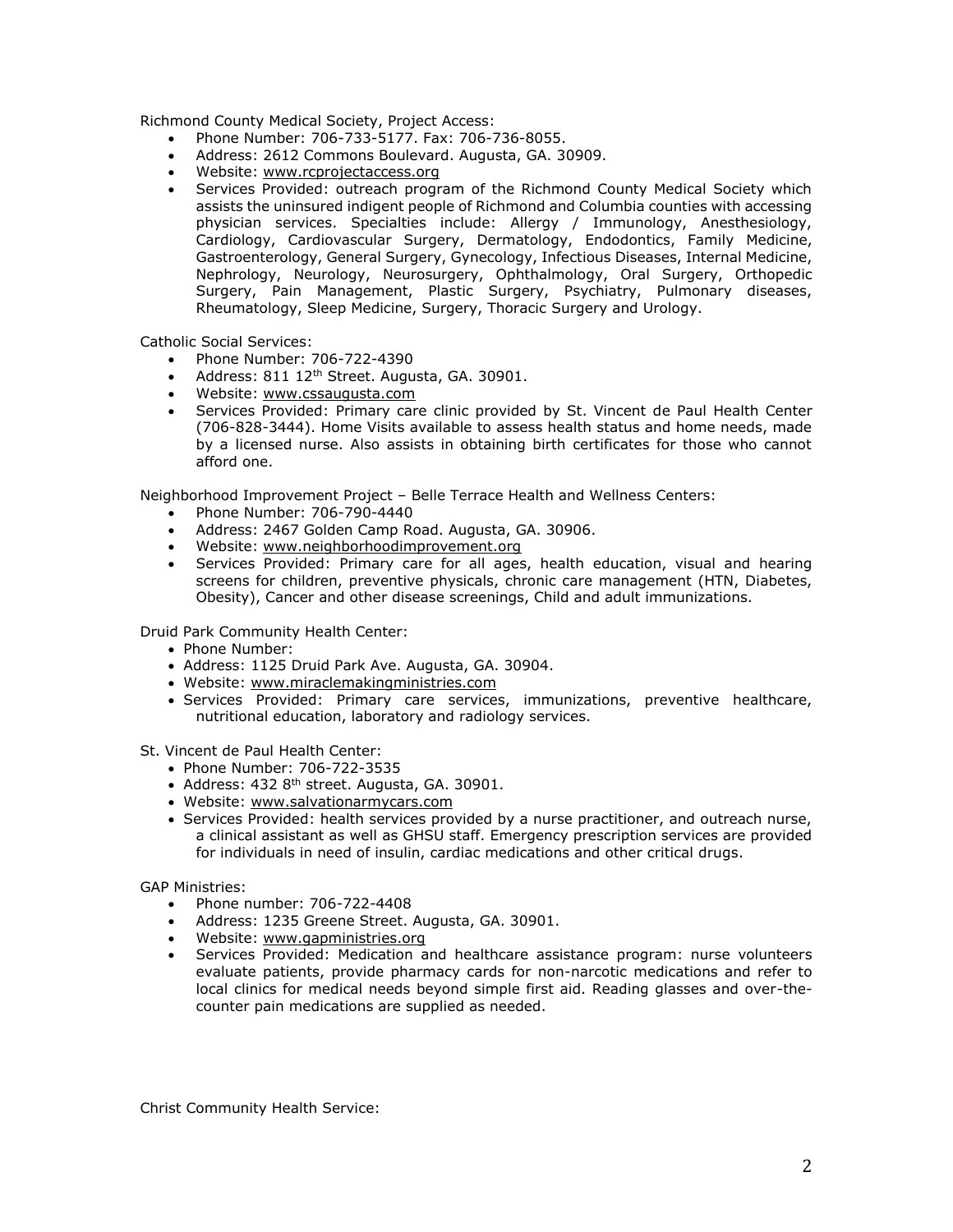- Phone Number: 706-922-0600
- Address: Two locations Laney Walker Community Health Center: 1226 D'Antignac Street. Augusta, GA. 30901, and Olde Town Community Health Center: 127 Telfair Street. Augusta, GA. 30901.
- Website: [www.christcommunityaugusta.org/christ-community-health-services](http://www.christcommunityaugusta.org/christ-community-health-services)
- Services Provided: Affordable primary health care for the uninsured and under-served in the CSRA. Patients are seen on a sliding fee that starts at \$25.

## **Medication Assistance**

Needy Meds:

- Website: [www.needymeds.com](http://www.needymeds.com/)
- Services Provided: free information resource about patient assistance programs (PAP) which provide free or low-cost prescription medications to low-income patients. The PAPs are listed by Brand and Generic drug names and by Pharmaceutical company. The website also posts information on low cost clinics, discount drug cards and medication coupons.

Catholic Social Services:

- Phone Number: 706-722-4390
- Address: 811 12<sup>th</sup> Street. Augusta, GA. 30901.
- Website: [www.cssaugusta.com](http://www.cssaugusta.com/)
- Services Provided: Assistance with prescription medications for patients that cannot afford them. Care provided through St. Vincent de Paul Health Center.

## **Transportation**

Columbia County Transit:

- Phone Number: 706-556-0308
- $\bullet$  1<sup>st</sup> come, 1<sup>st</sup> serve basis. \$3 one way, \$6 round trip.

Richmond County Transit:

- Phone Number: 706-821-1497 (Hephzibah, McBean and Blythe)
- \$3 one way, \$6 round trip. Call in advance.

Logisticare

- Phone Number: GA- 888-224-7988, SC 866-445-9962.
- Accepts Medicare and Medicaid patients.

Waco Transit:

Phone Number: 478-552-3845

Burke City Transit:

Phone Number: 706-554-1660

ParaTransit:

Phone Number: 706-821-1819

Augusta Public Transit:

- Phone Number: 706-821-1721
- Bus Passes/ Handicap Bus Passes

McDuffie City Transit:

Phone Number: 706-595-6683

Aiken City Tranportation: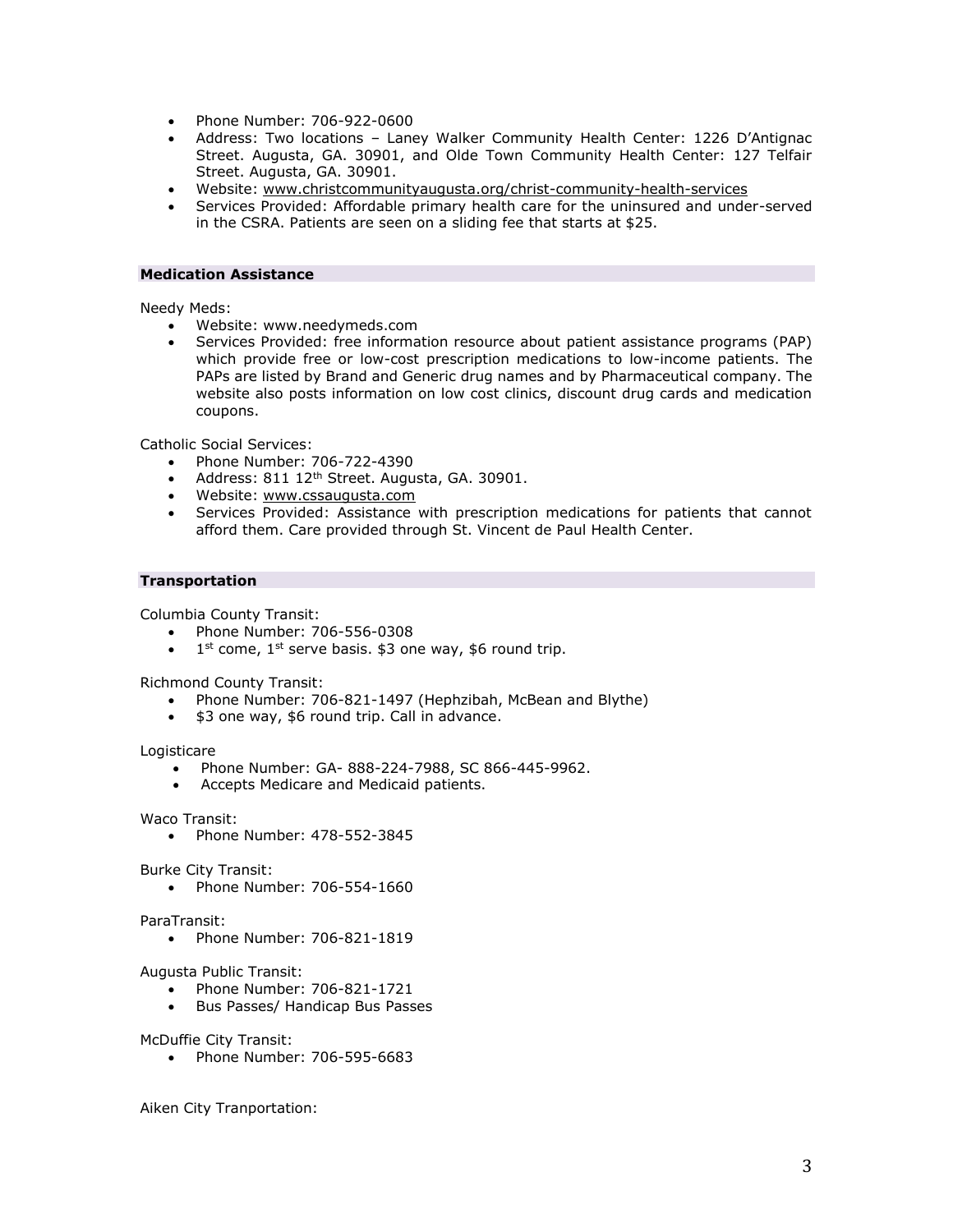• Phone Number: 803-6486493

## **Mental Health & Substance Abuse**

American Work, Inc:

- Phone Number: 706-736-8170.
- Address: 1727 Wrightsboro Road, Suite B. Augusta, GA 30904.
- Website: [http://www.americanwork.org](http://www.americanwork.org/)
- Services provided: Adult Residential Support (Augusta Structured Supportive Living Group), Peer Support Day Services (assistance in developing social skills, living skills and linkage to community resources to access other services), Augusta Mental Health and Addictive Disease Outpatient Clinic (for children, adolescents, and adults), Community Support Individual (case managers), Group Training and Counseling (medication education / compliance, independent living skills, problem solving skills, interpersonal / communication skills, coping skills, substance abuse / addiction, and management of resources), Individual Counseling, Family Training and Counseling, Supported Employment Services, Developmental Disabilities Program (Atlanta), and Psychosocial Rehabilitation Services.

Transitional Family Services, Augusta Regional Office:

- Phone Number: 706-364-1404.
- Address: 3643 Walton Way Extension Building 4B. Augusta, GA 30909.
- Website: [www.tfsga.org](http://www.tfsga.org/)
- Services provided: Medicaid-funded Intensive Family Intervention (IFI), Medicaidfunded CORE Services, Comprehensive Child and Family Assessments, In-home Family therapy and Crisis Intervention Services, In-home Parent Aide Services, Wrap Around Services, Case Management Services, In-home Parenting Classes, Group Therapy for Sexual Abuse Victims, Early/Brief Intervention, Home Evaluation, Transportation, CPS Investigations and Screen-Outs, Parental Fitness Evaluations, Drug and Alcohol Assessments, The Seven Challenges Treatment Program. Other services that may be provided include: Anger Management Groups, Family Violence Groups, Group Parenting Classes, Grief Therapy, Relationship Therapy, Substance Abuse Treatment, Divorce Groups, Depression Therapy & Groups, Self-Esteem Therapy & Groups, Anxiety & Stress Therapy & Groups.

Serenity Behavioral Health Systems, Adult Mental Health and Substance Abuse Services:

- Phone Number: 706-432-3800.
- Address: 3421 Mike Padgett Highway. Augusta, GA 30906.
- Website: [http://www.serenitybhs.com](http://www.serenitybhs.com/)
- Services Provided: Crisis management, group training and counseling, individual counseling, medication administration, nursing and physician assessments, family training and counseling.

Georgia Crisis and Access Line:

- Phone Number: 1-800-715-4225
- Website: www.mygcal.com
- Services Provided: 24 hour hotline service. The Georgia Crisis and Access Line is a Division of Mental Health, Developmental Disabilities and Addictive Diseases (MHDDAD). It provides treatment and support services to people with mental illnesses, addictive diseases, mental retardation and related developmental disabilities.

Peachstate Behavioral Health Services, Inc.:

- Phone Number: 706-726-4711
- Address: 233 Davis Road, Suite G. Augusta, GA 30907
- Website: None
- Services provided: Adult mental health and substance abuse

Lighthouse Care Center of Augusta: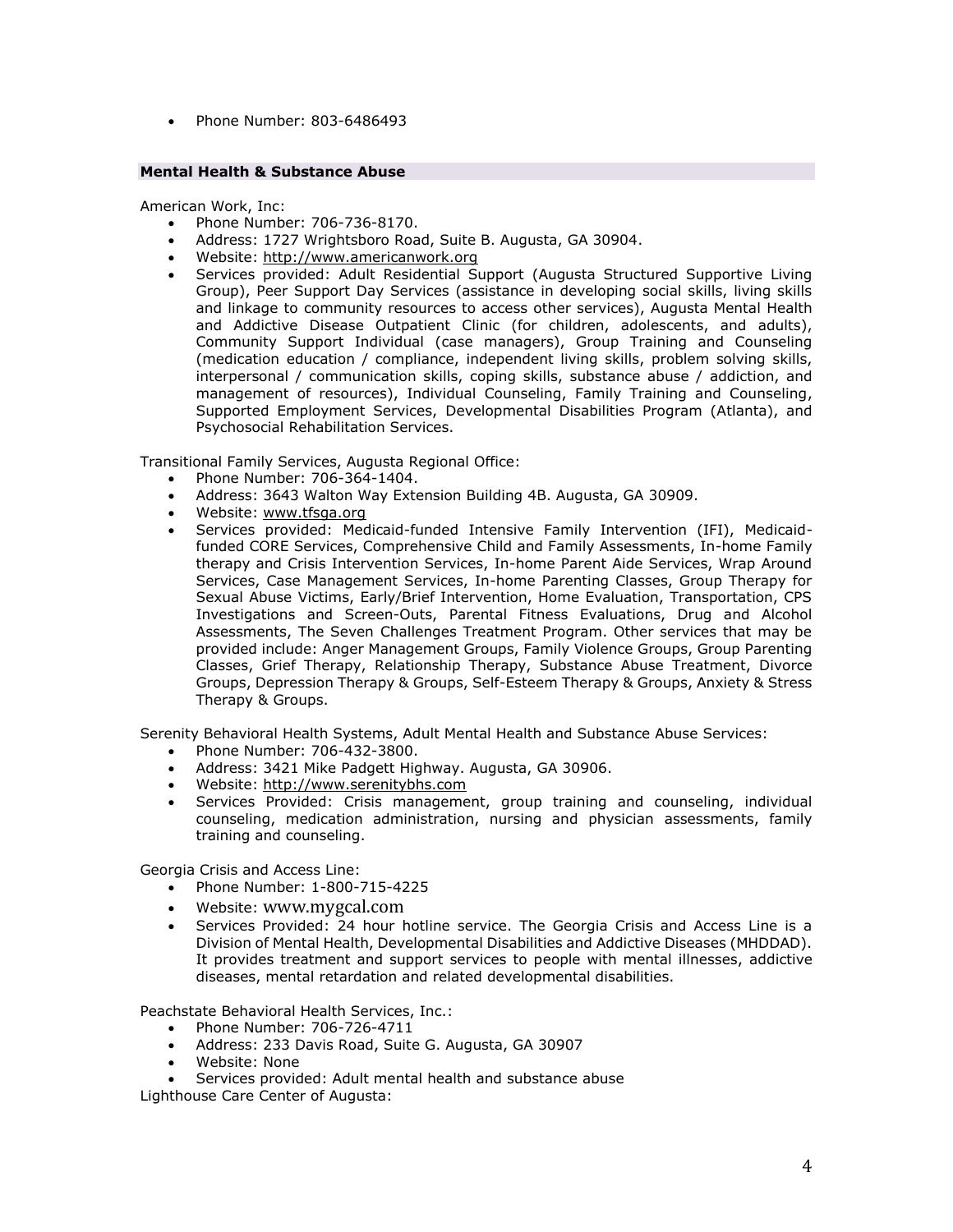- Phone number: 706-396-2901
- Address: 3100 Perimeter Parkway. Augusta, GA 30909.
- Website: None.
- Services Provided: Child / Adolescent mental health.

Alcoholics Anonymous:

- Phone Number: 706-860-8331
- Address: 113 Camilla Avenue Augusta, GA. 30907
- Website: [www.augustaaa.org](http://www.augustaaa.org/)
- Services Provided: Support for men and women who suffer from alcoholism.

The Hale House Foundation:

- Phone Number: 706-722-3060
- Address: 402 Walker Street. Augusta, GA 30904
- Website: [www.thehalefoundation.com](http://www.thehalefoundation.com/)
- Services Provided: transitional program to assist men over the age of 21 with substance abuse problems to recover in a safe halfway house setting.

Hope House:

- Phone Number: 706-737-9879.
- Address: 2205 Highland Avenue.Augusta, GA. 30904
- Website: [www.hopehouseforwomen.org](http://www.hopehouseforwomen.org/)
- Services Provided: residential treatment facility that serves women 18 years and older who suffer from substance abuse and mental health disorders. Hope House serves three populations of women: homeless single women, pregnant women, and women with children, many who are seeking to regain custody of their children.

Salvation Army Corps Salvage and Rehabilitation Center (CSRC):

- Phone Number: 706-826-7933
- Address: 1384 Greene Street. Augusta, GA. 30901.
- Website: [www.salvationarmycars.com](http://www.salvationarmycars.com/)
- Services Provided: substance abuse rehab program for men. It involves counseling, work therapy, religious instruction and custom rehabilitation assistance at no cost. This program is a long-term residency program with 35 beds.

## **Elder Care and Dementia**

## **Assisted Living Facilities:**

Brookdale Place of Augusta:

- Phone Number: 706-738-6003.
- Address: 326 Boy Scout Road. Augusta, GA 30909.
- Website: [www.brookdaleliving.com](http://www.brookdaleliving.com/)
- Services Provided: Three meals a day, weekly housekeeping, daily trash removal, weekly laundry, social, educational and devotional programs, scheduled group transportation, 24-hour staff, monthly wellness visits by nurse, personal hygiene and grooming, medication coordination, continence management, assistance with eating, mobility and transferring.

Golden Living Center:

- Phone Number: 706-738-3301
- Address: 1600 Anthony Road. Augusta, GA. 30904.
- Website: [www.goldenlivingcenters.com](http://www.goldenlivingcenters.com/)
- Services Provided: Licensed nursing, physical therapy, speech therapy, occupational therapy, stroke rehabilitation, balance management, IV therapy, Diabetes management, pain management, continence management, dialysis care, wound care, dementia & alzheimer's care, amenities, facility-provided transportation

Golden Living Community: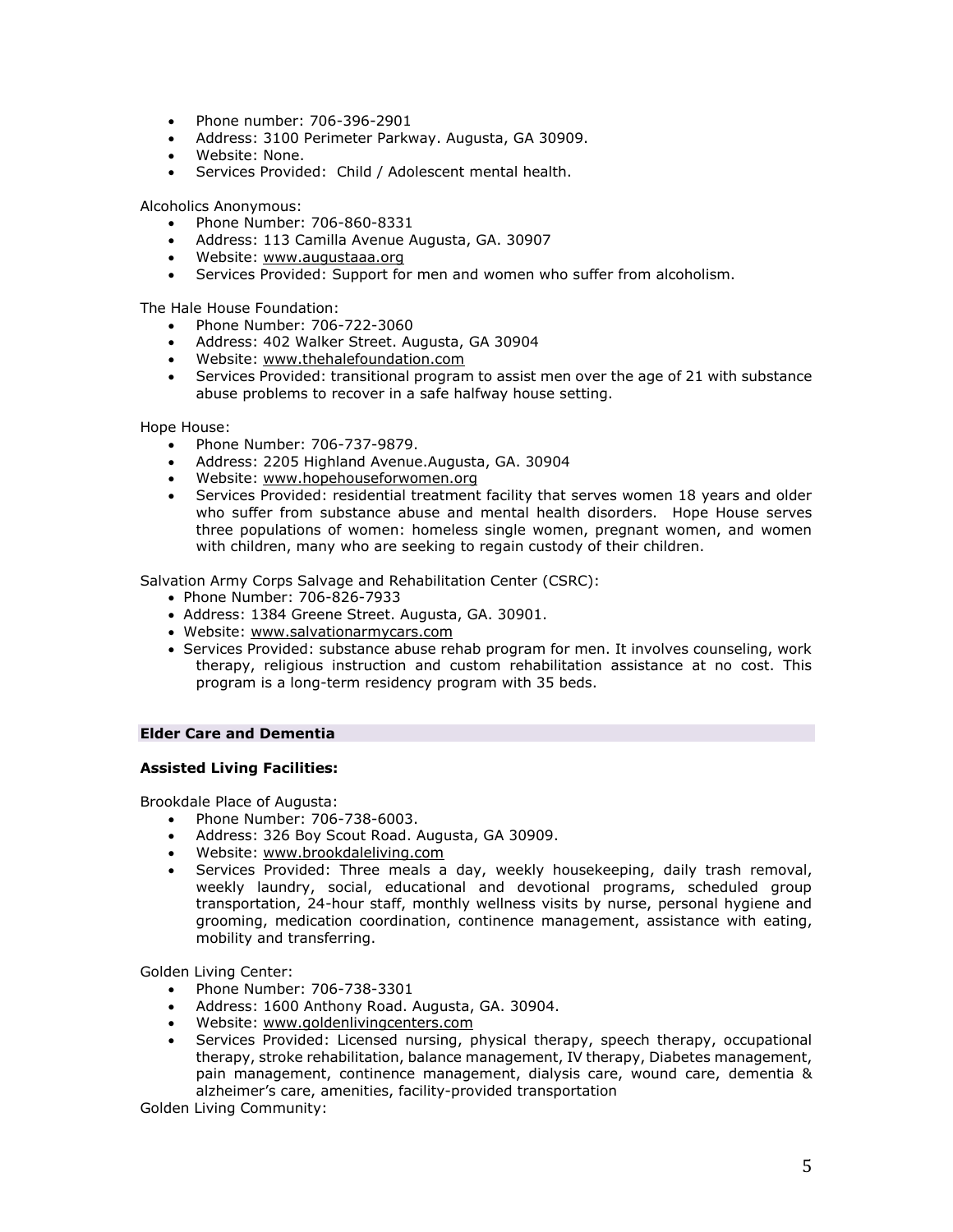- Phone Number: 706-736-9663.
- Address: 2237 Lee Street. Augusta, GA. 30904.
- Website: [www.goldenlivingcenters.com](http://www.goldenlivingcenters.com/)
- Services Provided: Licensed nursing, physical therapy, speech therapy, occupational therapy, stroke rehabilitation, balance management, IV therapy, Diabetes management, pain management, continence management, dialysis care, wound care, dementia & alzheimer's care, amenities, facility-provided transportation.

Golden Living Center – Windemere:

- Phone Number: 706-860-7572
- Address: 3618 J. Dewey Gray Circle. Augusta, GA. 30907.
- Website: [www.goldenlivingcenters.com](http://www.goldenlivingcenters.com/)
- Services Provided: Licensed nursing, physical therapy, speech therapy, occupational therapy, stroke rehabilitation, balance management, IV therapy, Diabetes management, pain management, continence management, dialysis care, wound care, dementia & alzheimer's care, amenities, facility-provided transportation.

Amara Healthcare and Rehab:

- Phone Number: 866-601-1041.
- Address: 2021 Scott Road. Augusta, GA. 30906.
- Website: [www.amarahealthcare.com](http://www.amarahealthcare.com/)
- Services Provided: housekeeping, laundry, meals, barber and beauty, registered nursing staff, registered dietitian, secured entrances / exits, therapeutic activities, alzheimer's / dementia unit, tube feedings, pain management, IV therapy, wound care, respite services, hospice services, medication administration.

St. John Towers – Wesley Woods:

- Phone Number: 706-722-2096.
- Address: 724 Greene Street. Augusta, GA. 30901.
- Website: [www.wesleywoods.org](http://www.wesleywoods.org/)
- Services Provided: 24-hour personnel, Plaza personal care center assistance with meals, medication supervision, bathing and grooming, housekeeping, laundry.

Elmcroft of Martinez:

- Phone Number: 706-855-6565.
- Address: 515 The Pass. Martinez, GA. 30907.
- Website: [www.elmcroftal.com](http://www.elmcroftal.com/)
- Services Provided: assisted living and Alzheimer's care community, staffed 24 hours a day, meals, housekeeping services and other amenities.

Knob Hill:

- Phone Number: 706-860-0556
- Address: 2818 Knob Hill Farm Road. Evans, GA. 30809.

### **Home – Care Services:**

ResCare HomeCare:

- Phone number: 800-379-3835.
- Address: 1225 Augusta West Parkway. Augusta, GA. 30909.
- Website: [www.rescarehomecare.com](http://www.rescarehomecare.com/)
- Services Provided: in-home senior care including professional nursing, personal care, alzheimer's care, dementia care, homemaking, companionship, respite care.

Caring Hands United: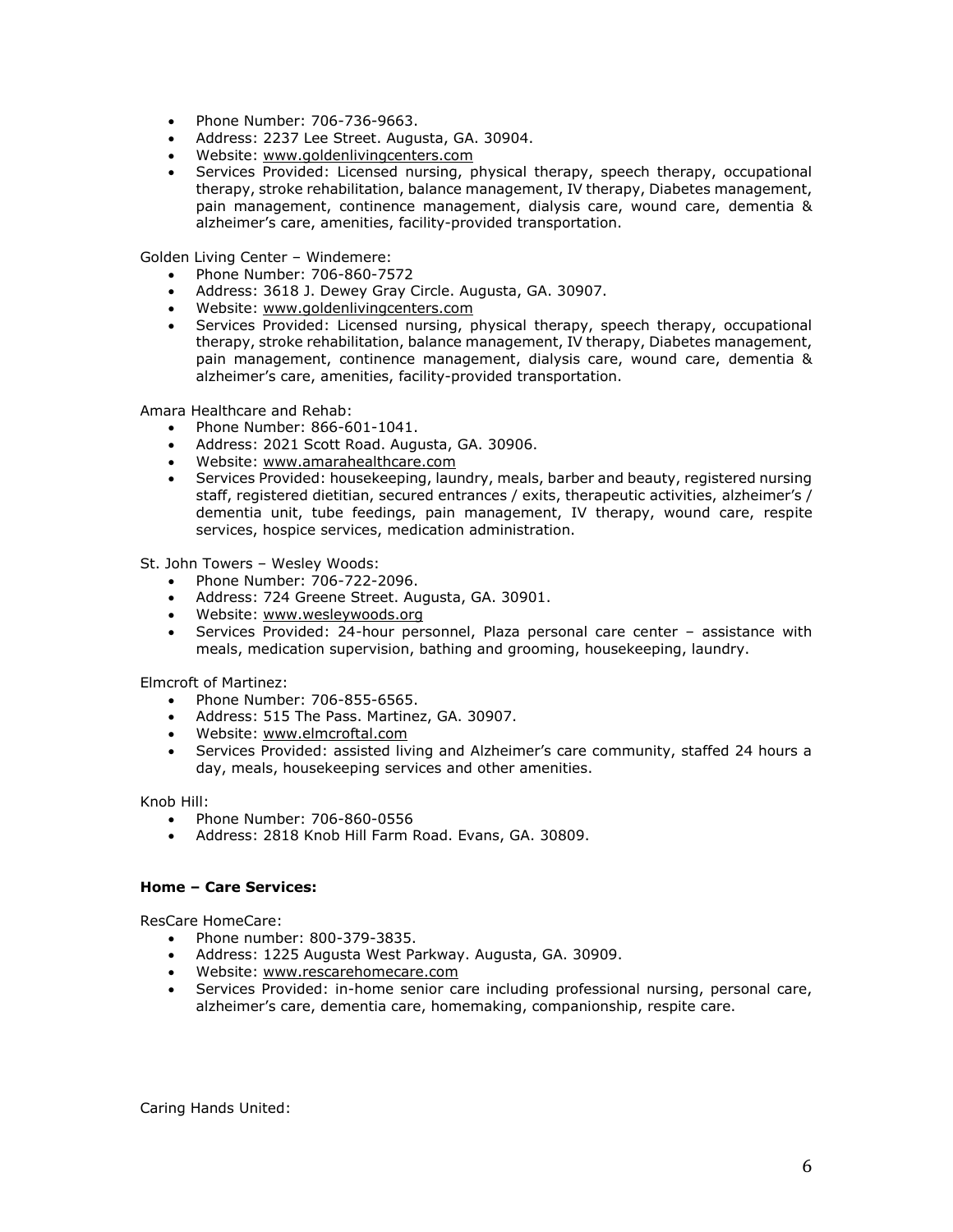- Phone Number: 706-854-1602.
- Address: 3633 Wheeler Road. Augusta, GA. 30909.
- Website: [www.caringhandsunited.com](http://www.caringhandsunited.com/)
- Services Provided: CNAs, personal care aides, homemakers and babysitters, meal preparation, medication assistance, laundry, personal hygiene assistance, appointment escort. Also provides skilled nursing services.

Tri-County Home Health:

- Phone Number: 803-641-1131.
- Address: 2130 Woodside Executive Court. Aiken, SC. 29803.
- Website: [www.msa-corp.com/companies/tricountyhomehealth.aspx](http://www.msa-corp.com/companies/tricountyhomehealth.aspx)
- Services Provided: skilled nursing, enterostomy / wound care, diabetic teaching, psychiatric counseling, physical therapy, occupational therapy, speech language pathologist, registered dietitian , medical social worker and home health aides.

Amedisys Home Health Care:

- Phone Number: 706-860-0772.
- Address: 3633 Wheeler Road, Suite 200. Augusta, GA. 30909.
- Services Provided: Nursing care, physical therapy, occupational therapy, medical social services and home health aides.

CSRA Home Health Agency Columbia:

- Phone Number: 706-595-9688.
- Address: 415 West Hill Street, Suite 1. Thomson, GA. 30824.
- Services Provided: Nursing care, physical therapy, occupational therapy and home health aides.

Gentiva Health Services:

- Phone Number: 912-486-1900.
- Address: 1525 Fair Road, Suite C. Statesboro, GA. 30458.
- Services Provided: Nursing care, physical therapy, occupational therapy, speech therapy, medical social services and home health aides.

Trinity Home Health:

- Phone Number: 706-729-6000.
- Address: 2803 Wrightsboro Road, Suite 38. Augusta, GA. 30909.
- **Services Provided: Nursing care, physical therapy, occupational therapy, speech** therapy, medical social services and home health aides.

University Home Health:

- **Phone Number: 706-868-3220.**
- Address: 4106 Columbia Road, Suite 102. Martinez, GA. 30907.
- Services Provided: Nursing care, physical therapy, occupational therapy, speech therapy, medical social services and home health aides.

University Home Health:

- Phone Number: 803-278-0770.
- Address: 106B East Martintown Road. North Augusta, SC. 29841.
- Services Provided: Nursing care, physical therapy, occupational therapy, speech therapy, medical social services and home health aides.

### **Nursing Homes:**

Unihealth Post-Acute Care (UPAC) Augusta:

- Phone Number: 706-738-2581.
- Address: 2541 Milledgeville Road. Augusta, GA. 30904.
- Size: 100 bed

Unihealth Post-Acute Care (UPAC) Augusta Hills: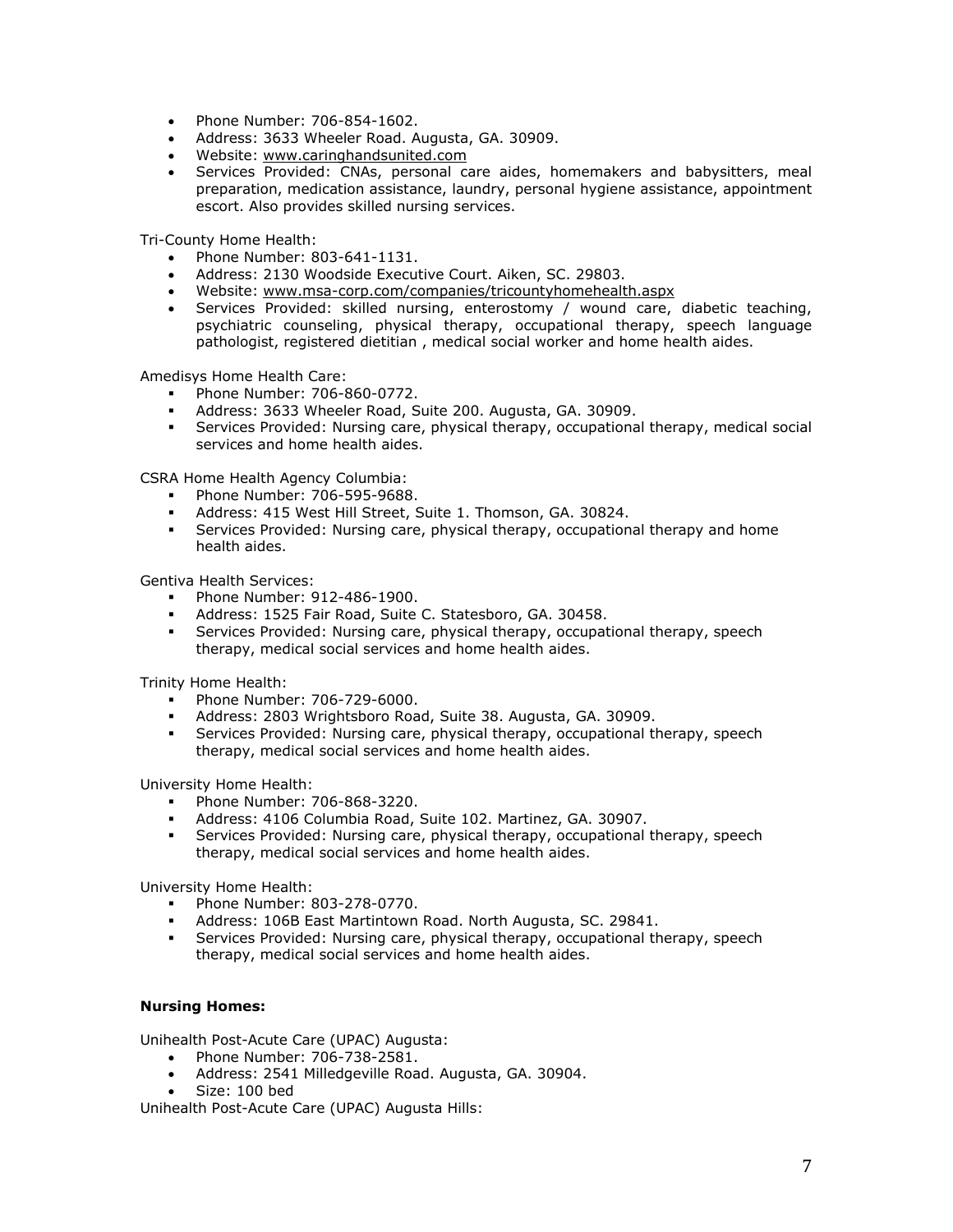- Phone Number: 706-737-8258.
- Address: 2122 Cumming Road. Augusta, GA. 30904.
- Size: 126 beds

Unihealth Post-Acute Care (UPAC) North Augusta:

- Phone Number: 803 -278-2170.
- Address: 1200 Talisman Drive, North Augusta, SC. 29841
- Size: 132 beds

Unihealth Post-Acute Care (UPAC) Aiken:

- **Phone Number: 803 -649-6264.**
- 830 Laurens Street North. Aiken, SC. 29801
- Size: 176 beds

Amara Healthcare and Rehab:

- Phone Number: 706-793-1057.
- Address: 2021 Scott Road. Augusta, GA. 30906.
- Size: 213 beds

The Place at Dean's Bridge:

- Phone Number: 706-798-1430.
- Address: 3235 Dean's Bridge Road. Augusta, GA. 30906.
- Size: 100 beds

Golden Living Center:

- Phone Number: 706-738-3301
- Address: 1600 Anthony Road. Augusta, GA. 30904.
- Website: [www.goldenlivingcenters.com](http://www.goldenlivingcenters.com/)
- Size: 99 beds

Golden Living Center – Windemere:

- Phone Number: 706-860-7572
- Address: 3618 J. Dewey Gray Circle. Augusta, GA. 30907.
- Website: [www.goldenlivingcenters.com](http://www.goldenlivingcenters.com/)
- Size: 120 beds

Stevens Park Health and Rehabilitation Center:

- Phone Number: 706-737-0350
- Address: 820 Stevens Creek Road. Augusta, GA. 30907.
- Size: 50 beds

### The Place at Martinez:

- Phone Number: 706-863-6030.
- Address: 409 Pleasant Home Road. Augusta, GA. 30907.
- Size: 100 beds

NHC Healthcare - North Augusta:

- Phone Number: 803 278-4272.
- Address: 350 Austin Graybill. North Augusta, SC 29841.
- Size: 192 beds

Kentwood Nursing Facility:

- Phone Number: 706 863-1188.
- Address: 1227 West Wheeler Parkway. Augusta, GA. 30909
- Size: 80 beds

University Extended Care: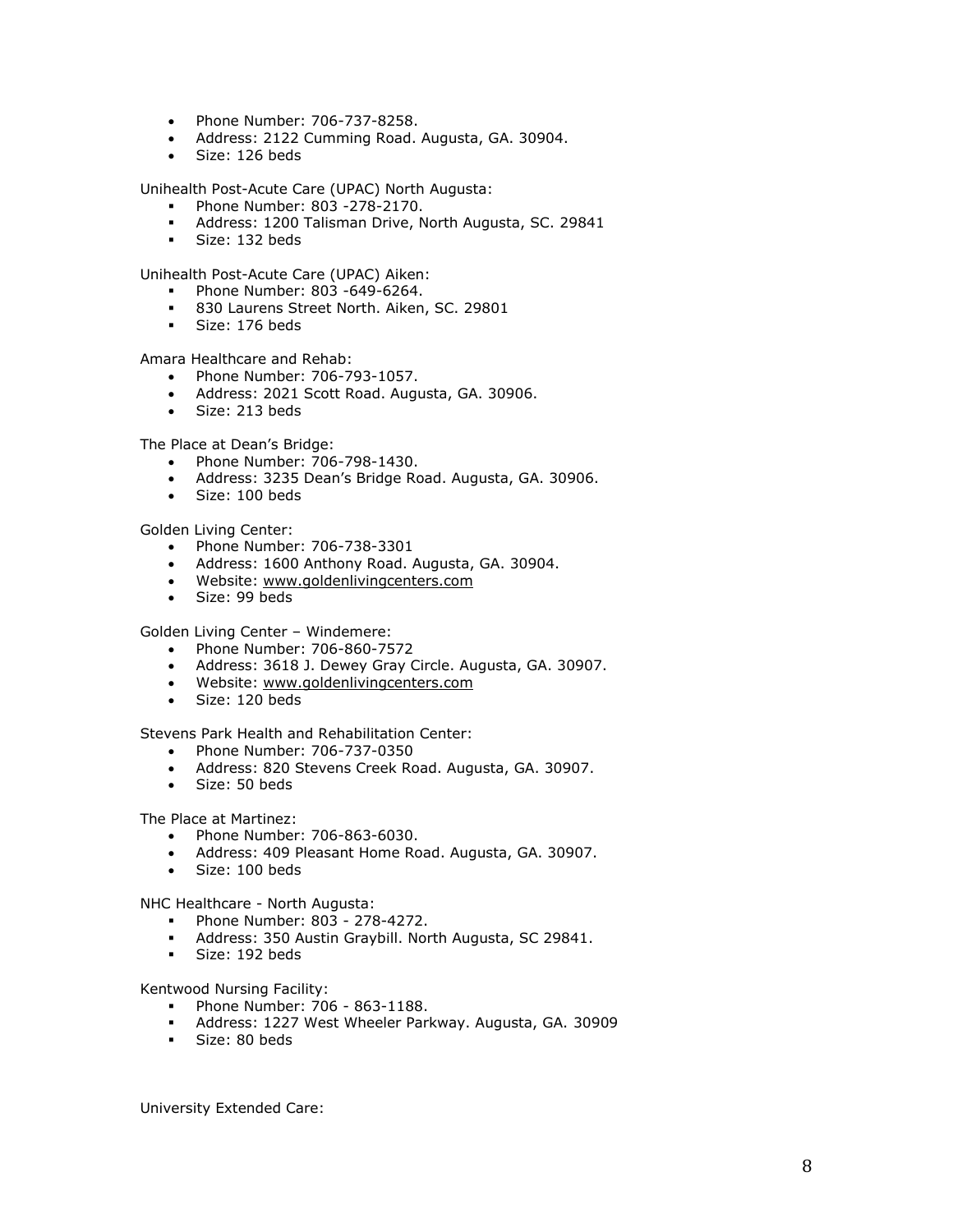- Phone Number: 706-863-7514.
- Address: 561 University Drive. Evans, GA. 30809.
- Size: 149 beds

Brandon Wilde Pavilion:

- Phone Number: 706-868-9800.
- Address: 4275 Owens Road, Evans, GA. 30809.
- Size: 65 beds

Pepper Hill Nursing & Rehab Center:

- **Phone Number: 803-642-8376.**
- Address: 3525 Augustus Road, Aiken, SC. 29802.
- Size: 126 beds

Anchor Health & Rehab of Aiken:

- Phone Number: 803 643-3694.
- Address: 550 East Gate Drive. Aiken, SC 29803.
- **Size: 60 beds**

Azaleawoods Rehab & Nursing Center:

- **Phone Number: 803-648-0434.**
- Address: 123 Dupont Drive. Aiken, SC. 29801.
- Size: 86 beds

## **Adult Day-Care Centers:**

The Berry Center:

- Phone Number: 706-738-6792
- Address: 3017 Walton Way. Augusta, GA. 30909.
- Website: [www.theberrycenter.org](http://www.theberrycenter.org/)
- Services Provided: day care center for adults (18 and over) with severe developmental and physical disabilities. Programs include: training and/or assistance in self-help, socialization, daily living and adaptive skills, managing health and dietary needs, training in communications and mobility, positive behavior to reduce inappropriate and/or maladaptive behavior, money management skills.

### **Emergency and Hotline Services**

Georgia Poison Center:

- Phone Number: 1-800-222-122
- Website: [www.georgiapoisoncenter.org](http://www.georgiapoisoncenter.org/)
- Services Provided: free 24 hour emergency telephone information service for treatment advice for human and animal poisonings, safe drug use, pill identification, rabies exposure information, and medication safety during pregnancy.

Augusta rape crisis & sexual assault services:

- Phone Number: 706-724-5200
- Address: 1350 Walton Way. Augusta, GA. 30901 (University Hospital)
- Services Provided: 24 hour hotline. Office openMonday through Friday. Provides counseling, support groups, community education program, child prevention program, victim advocacy, emergency room care and follow-up visits.

National Suicide Prevention Lifeline:

1-800-273-TALK (1-800-273-8255)

Augusta Domestic Violence Hotline: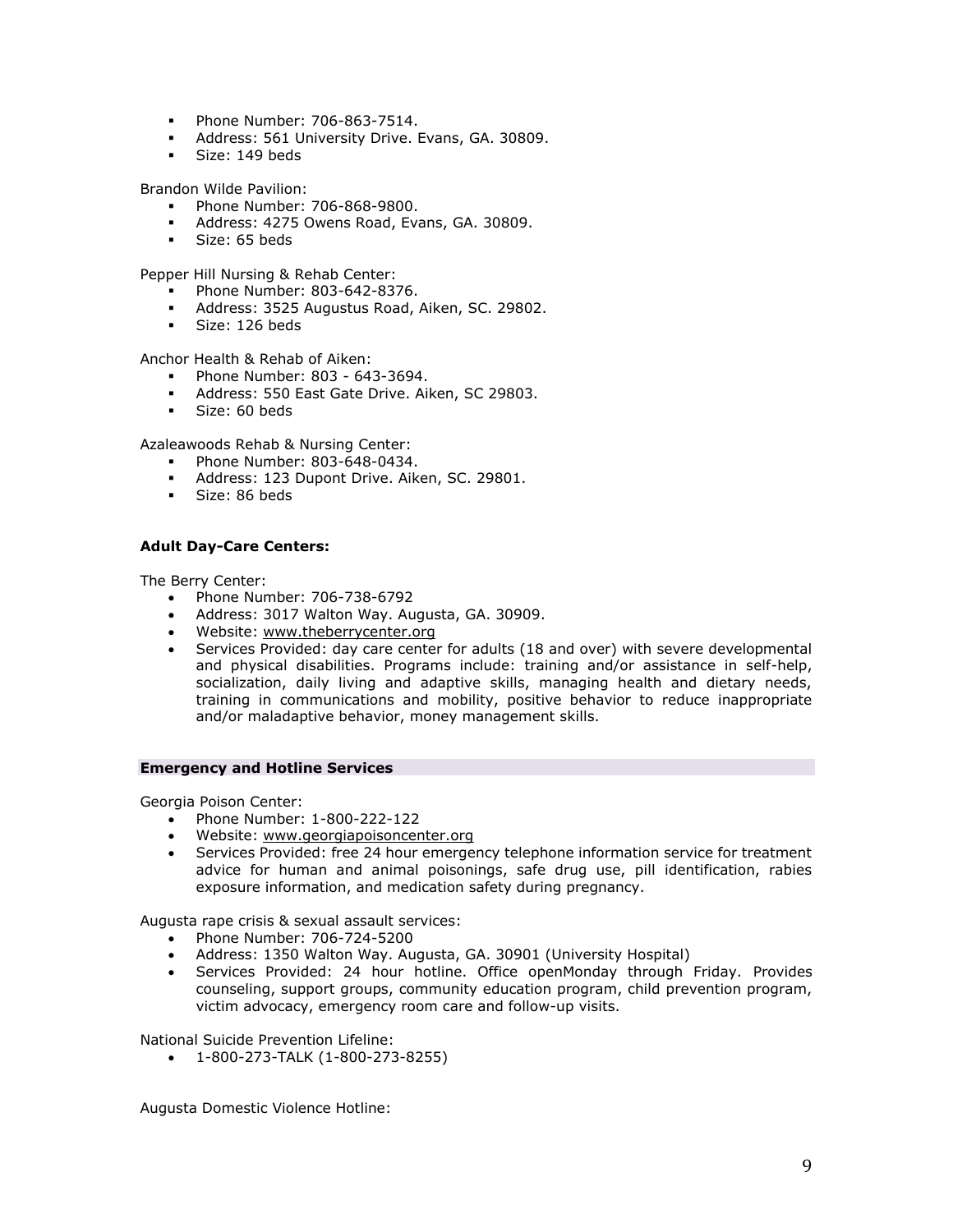1-800-799-SAFE or 706-736-2499

Georgia Drug Abuse Helpline:

1-800 338-6745

Safe Homes of Augusta: Domestic Violence Intervention:

- 1-800-799-SAFE or 706-736-2499
- Website: [http://safehomesdv.org](http://safehomesdv.org/)

## **Urgent Care Centers**

North Augusta Urgent Care:

- Phone Number: 803-279-1030
- Address: 1201 West Avenue. North Augusta, SC. 29841.

Doctors Care:

- Phone Number: 803-279-4120.
- Address: 1520 Knox Avenue. North Augusta, SC. 29841.
- Website: [www.doctorscare.com](http://www.doctorscare.com/)
- Services Provided: Minor injuries, walk-ins, minor illnesses.

Evans Urgent Care and Family Medicine:

- Phone Number: 706-364-5500.
- Address: 800 Oakhurst Drive. Evans, GA. 30809.
- Website: [www.evansurgentcare.com](http://www.evansurgentcare.com/)
- Services Provided: Walk-in clinic that provides acute care and occupational services.

Prompt Care – Evans:

- Phone Number: 706-854-2222.
- Address: 447 North Belair Road. Evans, GA 30809.

Prompt Care – South Richmond County:

- Phone Number: 706-792-5001.
- Address: 3121 Peach Orchard Road. Augusta, GA. 30906.

Martinez Urgent Care:

- Phone Number: 706-855-1755.
- Address: 210 Bobby Jones Expressway. Martinez, GA. 30907.

MedNow Urgent Care:

- Phone Number: 706-922-3NOW
- Address: 104 North Belair R., Suite 101. Evans, GA 30809

### **Family Planning and Pregnancy**

Augusta Care Pregnancy Center:

- Phone Number: 706-724-FREE
- Address: Downtown: 1298 ½ Broad Street. Augusta, GA 30901. Second Location: 2915 Professional Parkway #B. Augusta, GA. 30907.
- Website: [www.augustacpc.org](http://www.augustacpc.org/)
- Services Provided: support group for pregnant and new mothers, free pregnancy testing, post abortion counseling, abstinence outreach, parenting classes, healthy relationship classes.

Birth Right International: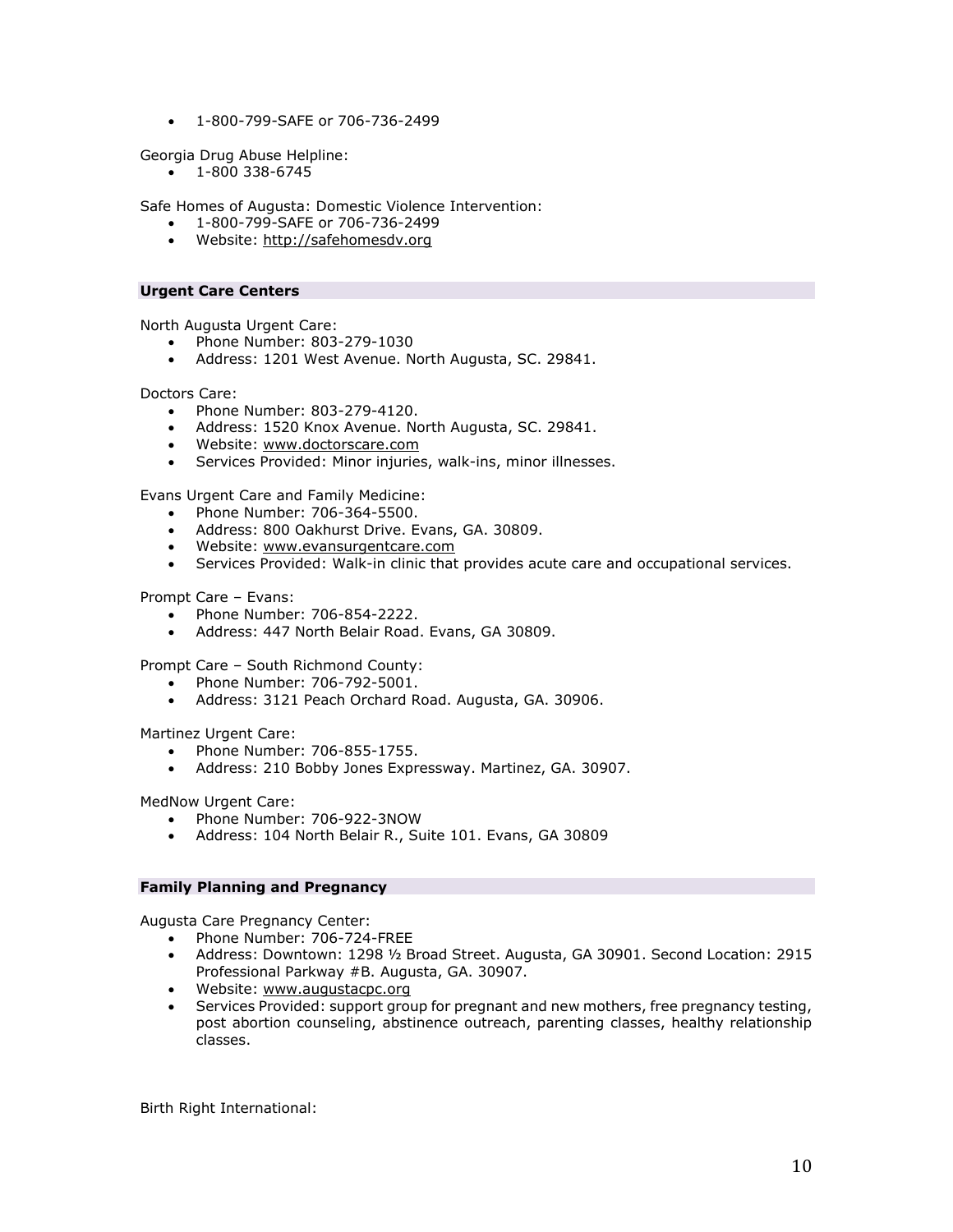- Phone Number: 706-733-5683.
- Address: 2260 Wrightsboro Road. Augusta, GA 30904.
- Website: [www.birthright.org](http://www.birthright.org/)
- Services Provided: free pregnancy testing, prenatal information, maternity and baby clothes, housing referrals, adoption information, social agency referrals.

Planned Parenthood Augusta:

- Phone Number: 706-724-5557.
- Address: 1289 Broad Street.Augusta, GA 30901.
- Website: [www.plannedparenthood.org](http://www.plannedparenthood.org/)
- Services Provided: Birth control, HIV and STD testing, pregnancy testing and services, emergency contraception, women's health care, men's health care, abortion services.

#### **Medical Supplies**

Liberty Medical:

- Phone Number: 866-381-7917
- Website: [www.libertymedical.com](http://www.libertymedical.com/)
- Services Provided: free home delivery of diabetic supplies including insulin pumps, CPAP masks and ostomy supplies. Medicare or private insurance required. Also offers support from certified diabetic educators and pharmacists.

Dura Med Medical Services:

- Phone Number: 706-737-0500 or 800-637-1378.
- Address: 1543 15<sup>th</sup> St. Augusta, GA, 30901.
- Website: [www.thecustomrxshoppe.com](http://www.thecustomrxshoppe.com/)
- Products: lifts, bariatric equipment, bathroom safety equipment, braces and supports, canes, crutches, commodes, urinals, bed pans, compression therapy devices, CPAP masks and supplies, diabetic footwear, blood pressure cuffs, hospital beds & accessories, mastectomy products, nebulizers, ostomy supplies, oxygen tanks, ramps, scooters and scooter lifts, compression stockings, walkers, wheelchairs & wheelchair lifts, wound care supplies.

Petsch Respiratory Services:

- Phone Number: 706-863-6252.
- Address: 104 South Belair Road #8. Martinez, GA. 30907.
- Website: [www.petschrespiratory.com](http://www.petschrespiratory.com/)
- Products and services provided: oxygen tanks, ventilators, CPAPs, Bi-levels, oxygen concentrators, liquid oxygen systems, pulse oxymeters, nebulizers, apnea monitors, phototherapy devices, enteral nutrition supplies, wheelchairs, canes, crutches, walkers, hospital beds, commodes and toilet seats, shower chairs. They offer 24 hour service for emergency equipment needs and provides education and training for families and patients.

TLC Medical Centre:

- Phone Number: 803-648-7800.
- Website: [www.zoomingrx.com](http://www.zoomingrx.com/)
- Address: 190 Crepe Myrtle Drive. Aiken, SC 29803.
- Services Provided: Children, Adult, Mobility and Bariatric equipment.

Medi Home Care:

- Phone Number: 706-447-4321.
- Address: 4314 Belair Frontage Road, Suite A. Augusta, GA. 30909.
- Website: [www.msa-corp.com](http://www.msa-corp.com/)
- Services Provided: respiratory and oxygen therapy, home medical equipment, diabetic supplies, enteral nutrition and personal emergency response systems.

MedXpress: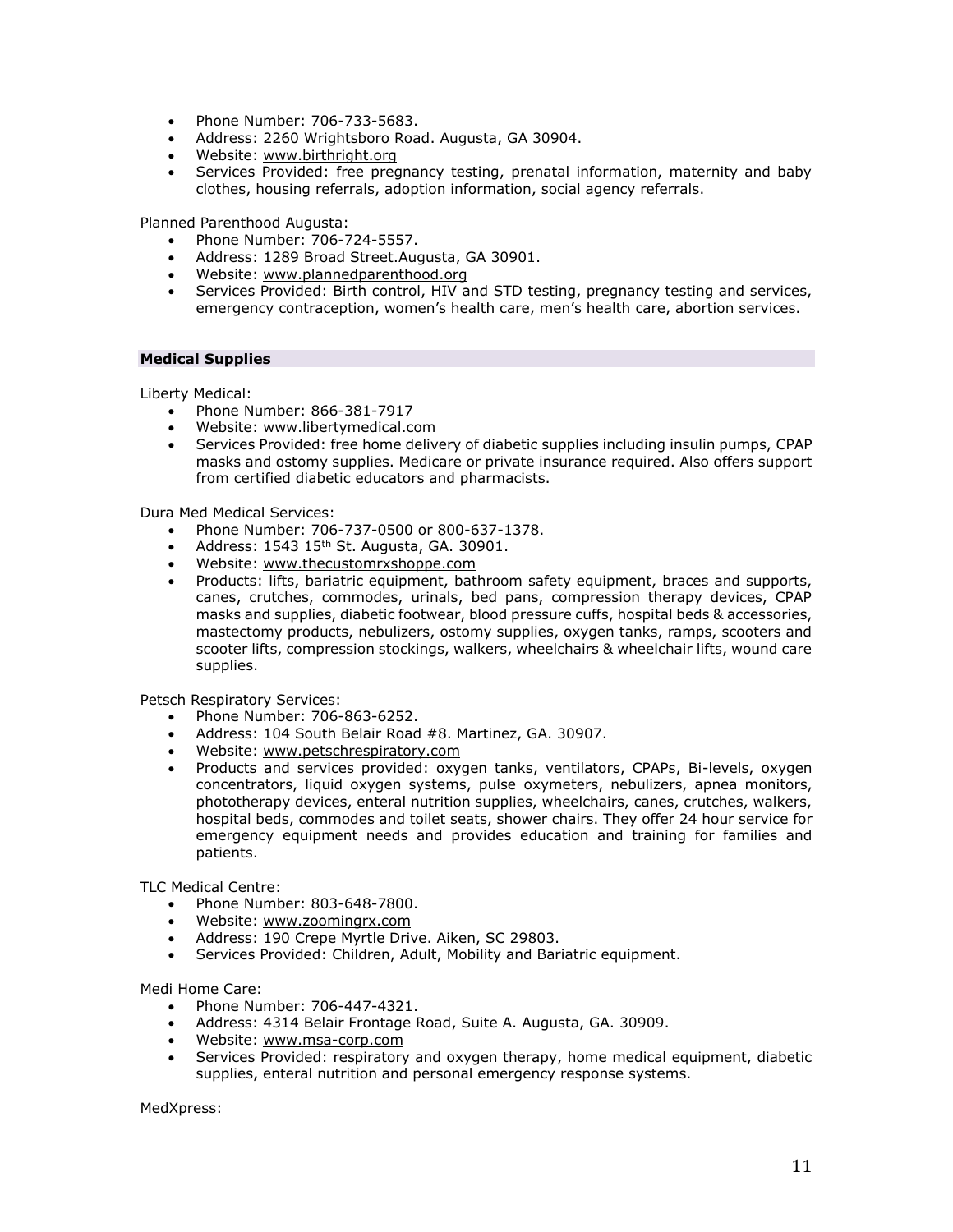- Phone Number: 800-381-MEDX (6339)
- Website: [www.msa-corp.com/companies/medxpress.aspx](http://www.msa-corp.com/companies/medxpress.aspx)
- Services Provided: direct shipping of diabetic supplies, diabetic shoes, sleep apnea supplies, erectile dysfunction pumps, TENS units and nebulizer medications and supplies.

Diabetes Care Club:

- Phone Number: 877-237-4164
- Website: [www.diabetescareclub.com](http://www.diabetescareclub.com/)
- Services Provided: home delivery of diabetic supplies. Medicare or private insurance required.

Augusta Orthotics and Prosthetics:

- Phone Number: 706-733-8878.
- Address: 2068 Wrightsboro Road. Augusta, GA.
- Website: [www.augustaoandp.com](http://www.augustaoandp.com/)
- Services Provided: Upper and lower extremity prosthetics, sports prosthesis, helmets, cervical collars, orthosis, walk aides, diabetic and orthopedics shoes and inserts, splints.

Hanger Prosthetics and Orthotics:

- Phone Number: 706-722-2763.
- Address: 630 13<sup>th</sup> street. Augusta, GA. 30901.
- Website: [www.hanger.com](http://www.hanger.com/)

## **Physical Therapy and Rehabilitation**

Walton Rehabilitation Health System:

- Phone Number: 706-724-7746
- Website: [www.wrh.org](http://www.wrh.org/)
- Services Provided: specialized rehabilitation hospital specializing in stroke, brain injury, spinal cord injury, amputation, orthopedic and general rehabilitation. Both inpatient and outpatient services are available. Other programs include: worker's comp, Walton West Transitional Living Center (post-acute rehabilitation program), Harrison Heights Assisted and Independent Living, Adaptive Golf Program, Wheelchair Tennis, Camp TBI, Walton Wound Care and Infusion Center (Diabetic wounds, pressure, venous and arterial ulcers, cellulitis, trauma, post-surgical wounds, osteomyelitis), Behavioral Medicine, Seating and Equipment clinic, and support groups for amputees, brain injury, spinal cord injury and stroke patients.

Georgialina Physical Therapy Associates: Multiple locations –

- North Augusta, SC: 401 West Martintown Road. North Augusta, SC 29841. Phone: 803-441-0025
- Evans, GA: 4274 Washington Road. Evans, GA 30809. Phone: 706-210-9380.
- South Augusta, GA: 3206 Peach Orchard Road. Augusta, GA 30906. Phone: 706-798- 9323.
- West Augusta, GA: 1321 Interstate Pkwy. Augusta, GA 30909. Phone: 706-945-0810.
- Aiken, SC: 452 Fabian Dr. Aiken, SC 29803. Phone: 803-226-0249.

### **Homeless Shelters, Assistance & Low Income Housing**

Augusta Housing Authority:

- Phone Number: 706-724-5466.
- Address: 1435 Walton Way. Augusta, GA. 30901.
- Website: [www.augustapha.org](http://www.augustapha.org/)
- Services Provided: helps provide housing for low-income families

Interfaith Hospitality Network of Augusta: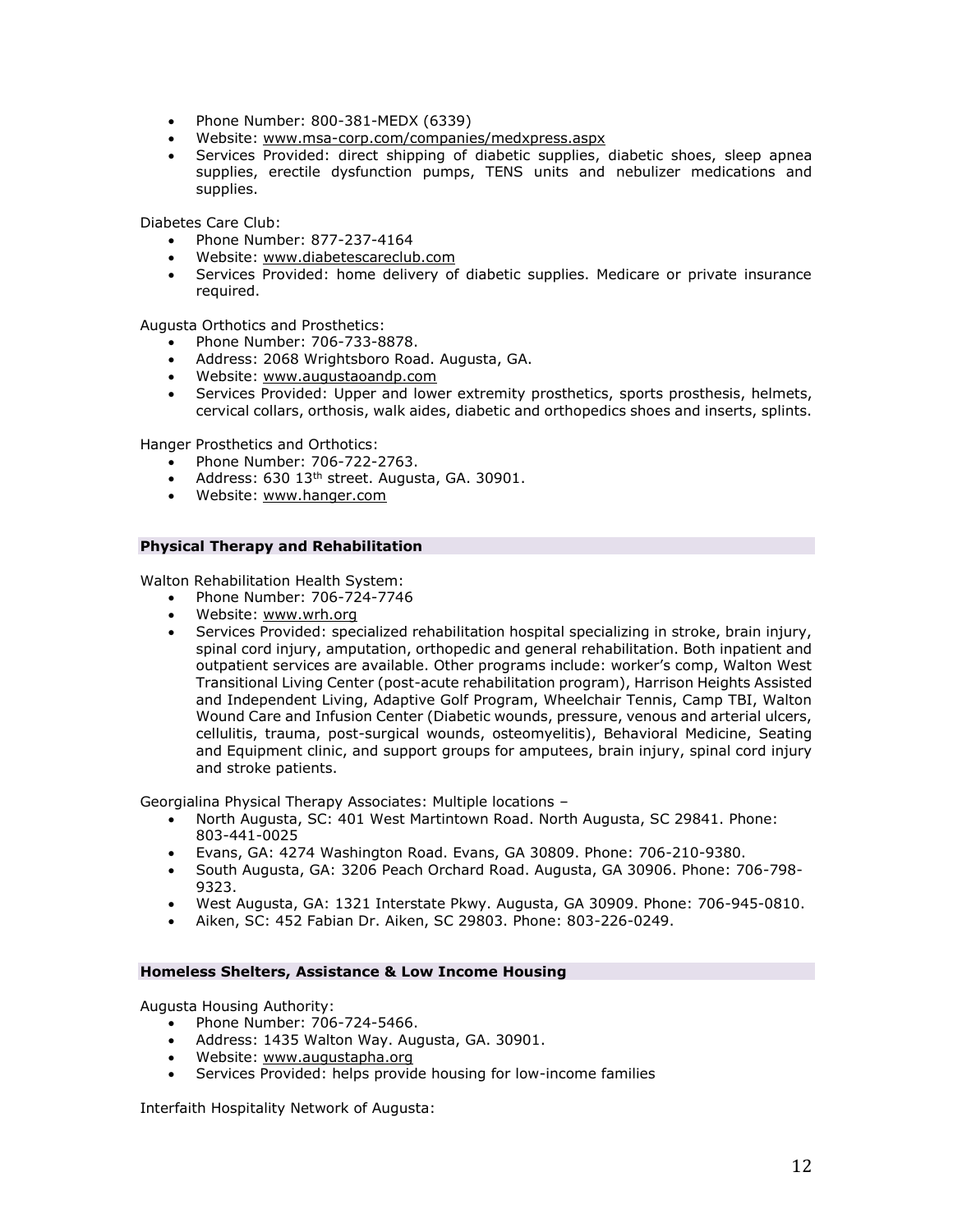- Phone Number: 706-798-9883.
- Address: 2453 Ridge Road. Augusta, GA. 30906.
- Website: [www.interfaith-network.com](http://www.interfaith-network.com/)
- Services Provided: provides shelter, meals, day care and support services for homeless families by partnering with local churches.

Mercy Ministries:

- Phone: 706-737-0242.
- Address: 1739 Fenwick Street. Augusta, GA. 30904.
- Website: [www.augustahomeless.org](http://www.augustahomeless.org/)
- Services Provided: addiction recovery programs, after school programs, day center for homeless, temporary housing for women awaiting inpatient detox programs, food distribution, housing, HIV testing, & thrift store.

Salvation Army:

- Phone Number: 706-737-9424.
- Address: 1384 Green Street. Augusta, GA.
- Website: [www.salvationarmyusa.org](http://www.salvationarmyusa.org/)
- Services Provided: Emergency shelter and transitional housing. Project Share a partnership between the Salvation Army and Georgia Power which allows neighbors to help neighbors by matching community contributions dollar for dollar. Funds are utilized by local individuals and families for rent and utility assistance.

Augusta Area Ministerial Council:

- Phone Number: 706-722-4999
- Address:1446 Linden Street. Augusta, GA. 30901.
- Services Provided: emergency financial help if funds available, food pantry, free clothing.

Augusta / CSRA Habitat for Humanity:

- Phone Number: 706-481-8681
- Address: 1002 Walton Way. Augusta, GA. 30901.
- Website: [www.augustahabitat.org](http://www.augustahabitat.org/)
- Services Provided: nonprofit, ecumenical Christian housing organization, locally run affiliate of Habitat for Humanity International. Habitat for Humanity works in partnership with people in need to build and renovate decent, affordable housing. The houses then are sold to those in need at no profit and with no interest charged. Volunteers provide most of the labor, and individual and corporate donors provide money and materials to build Habitat houses. Partner families themselves invest hundreds of hours of labor - 'sweat equity' - into building their homes and the homes of others. Their mortgage payments go into a revolving fund for Humanity that is used to build more houses.

Augusta Rescue Mission:

- Phone Number: 706-722-2058
- Address: 526 Walker Street. Augusta, GA. 30901.
- Website: [www.augustarescuemission.org](http://www.augustarescuemission.org/)
- Services Provided: Resident Worker Program (one-year program focusing on total life recovery for men, assists in obtaining jobs and helps with transitioning to responsible residence in the community), Overnight Guest Program (homeless shelter free of charge), free holiday meals to those in need in the downtown area, free food for families referred to the Mission by the Department of Family and Children Services, provides furnishings for families after a home fire or other disaster.

Augusta Urban Ministries:

- Phone Number: 706-722-8195.
- Address: 303 Hale Street. Augusta, GA. 30901.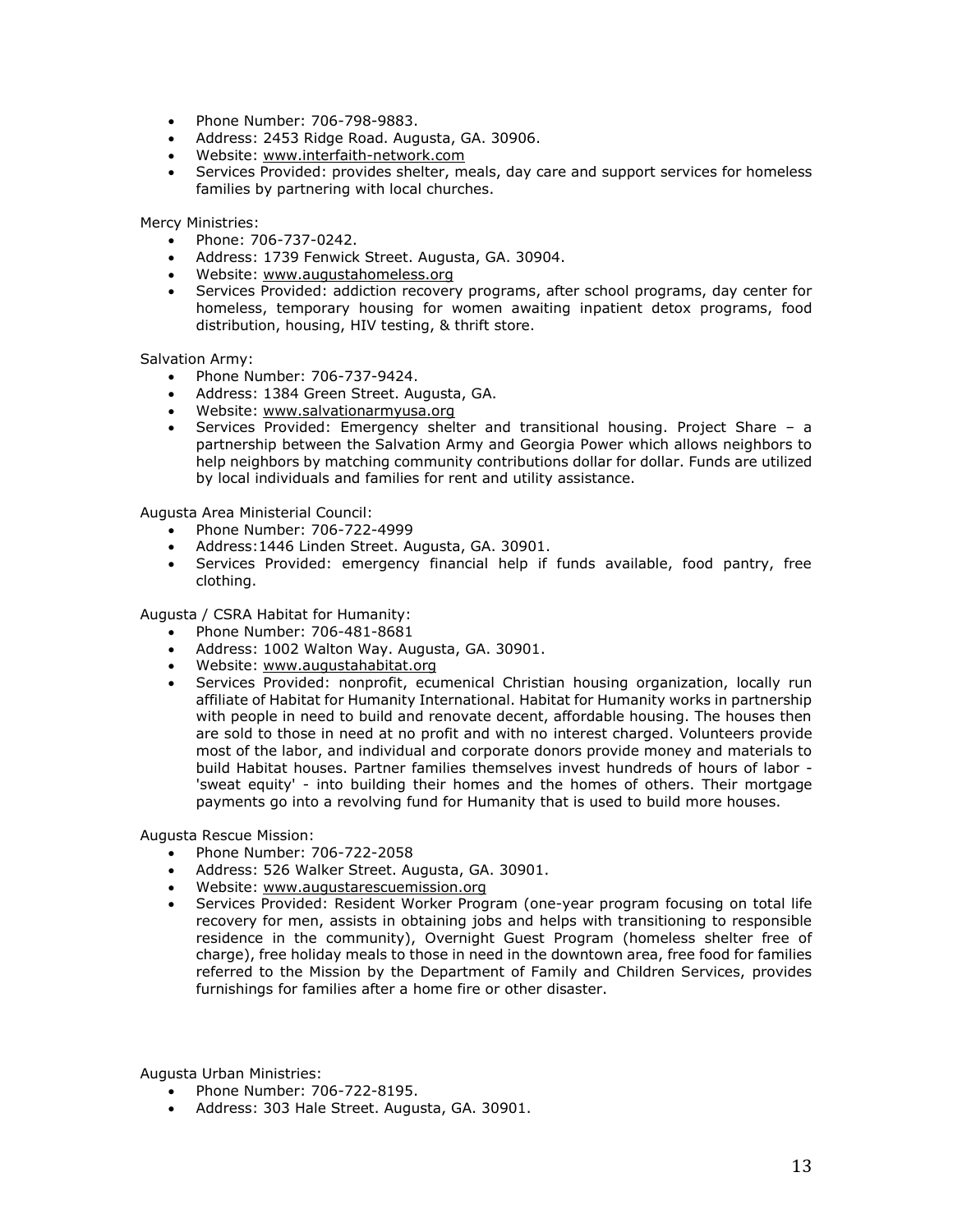- Website: [www.actionministries.net](http://www.actionministries.net/)
- Services Provided: non-profit organization with roots in the United Methodist Church. Furniture bank program: provides furniture, household items and appliances at no charge to those transitioning into permanent housing from homelessness. C.O.A.T. (Children Ought to Arrive Toasty) program: provides coats and blankets to families with children. White Christmas program: provides food and necessities to parents and toys and other gifts to children of low-income families. Tax Payer Assistance Program: provides free federal and state tax preparation for low income and elderly families. Bike Ministry: provides bicycles as basic transportation to individuals.

Bon Air Apartments:

- Phone Number: 706-738-0781
- Address: 2101 Walton Way. Augusta, GA. 30904.
- Services Provided: section 8 for low-income, elderly / disabled / handicapped.

Catholic Social Services:

- Phone Number: 706-722-4390
- Address: 811 12<sup>th</sup> Street. Augusta, GA. 30901.
- Website: [www.cssaugusta.com](http://www.cssaugusta.com/)
- Services Provided: Financial assistance for families in crisis to prevent homelessness or eviction, assistance with past due rent and utilities.

Economic Opportunity Authority, Inc:

- Phone Number: 706-722-0493
- Address: 1261 Greene Street. Augusta, GA. 30901.
- Website: [www.csraeoa.org](http://www.csraeoa.org/)
- Services Provided: Weatherization Assistance Program (WAP) for low income families, elderly, and people with disabilities. Low Income Home Energy Assistance Program (LIHEAP) – federally funded program that helps low-income households with home energy bills. Supportive Housing – provides subsidized housing and support services to homeless families. Neighborhood Service Centers – provide emergency assistance including food, eviction prevention, utility assistance, landlord mediation, personal care items, and resource location / referrals. Home Buyer – a matched savings program for first – time home buyers. Foreclosure Prevention Program – assists homeowners in working with their lender for workout options due to delinquent payments.

Garden City Rescue Mission:

- Phone Number: 706-724-6960
- Address: 828 Fenwick Street. Augusta, GA. 30903.
- Website: [www.gardencityrescuemission.com](http://www.gardencityrescuemission.com/)
- Services Provided: Baptist shelter for the homeless. Provides clean clothes and meals.

St. Stephen's Ministry of Augusta:

- Phone Number: 706-722-7092
- Address: P.O. Box 2044. Augusta, GA. 30903.
- Website: [www.ststephensministry.org](http://www.ststephensministry.org/)
- Services www.ststephensministry.org<br>• Services Provided: transitional housing facility for low income and homeless HIV/AIDS. patients.

## **Hospice Care**

Hospice Care of America:

• Phone Number: 706-447-2626.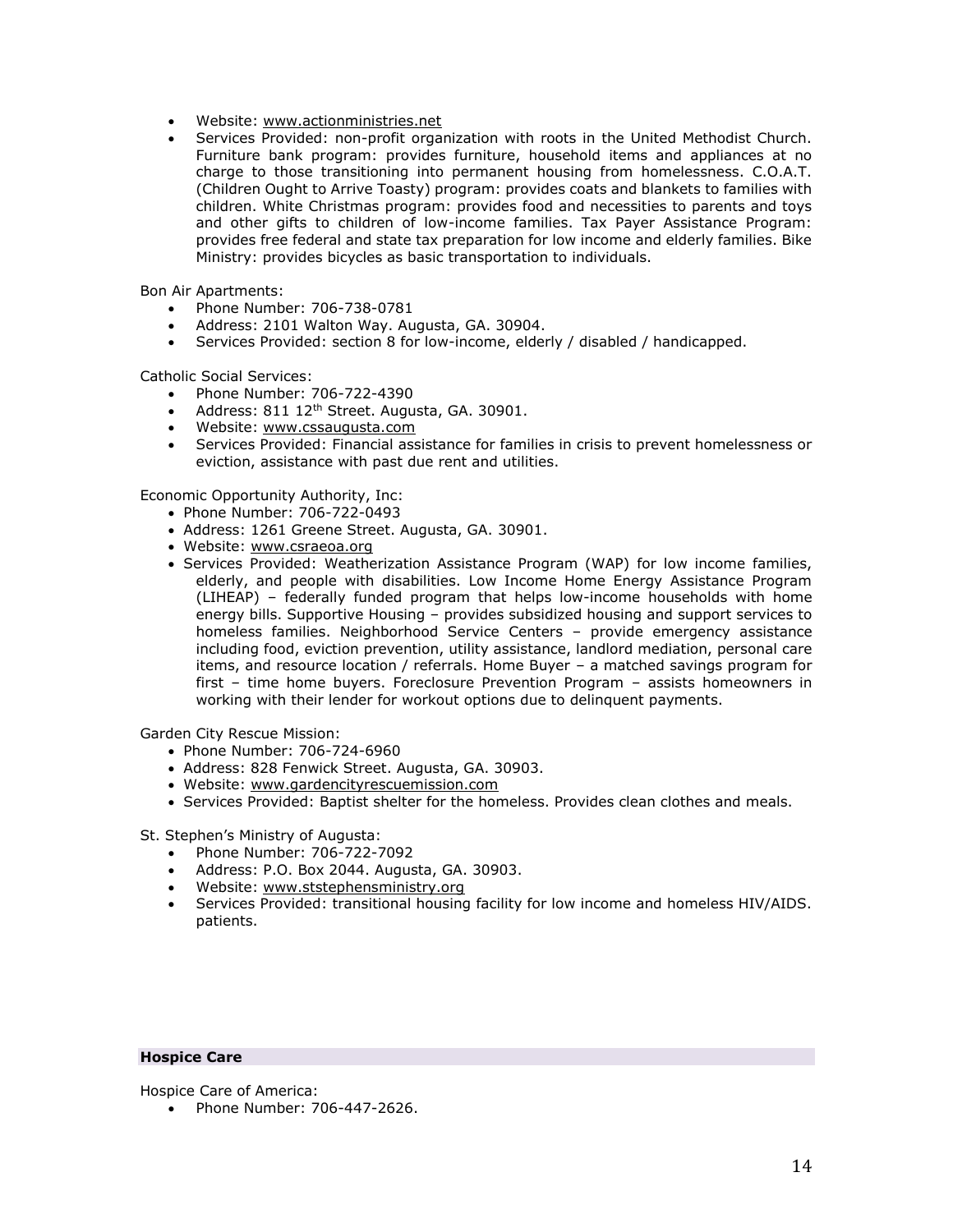- Address: 4314 Belair Frontage Road. Suite B. Augusta, GA. 30909.
- Website: [www.msa-corp.com/companies/hospicecareofamerica.aspx](http://www.msa-corp.com/companies/hospicecareofamerica.aspx)
- Services Provided: home hospice services, home health aides, RNs, Chaplains , Social workers, Bereavement coordinators, Speech, Physical and Occupational therapists.

Hospice Care of Tri County:

- Phone Number: 803-641-1127.
- Address: 2130 Woodside Executive Court. Aiken, SC. 29803.
- Website: [www.msa-corp.com/companies/hospicecareoftricounty.aspx](http://www.msa-corp.com/companies/hospicecareoftricounty.aspx)
- Services Provided: home hospice services, home health aides, RNs, Chaplains, Social workers, Bereavement coordinators, Speech, Physical and Occupational therapists.

Trinity Home Services:

- Phone Number: 706-481-7000
- Address: 2803 Wrightsboro Road, Suite. 38. Augusta, Georgia 30909.

Regency Hospice – Augusta:

- Phone Number: 706-868-4422
- Address: 2919 Professional Parkway; Suite. A. Augusta, Georgia 30907
- **Website:** [www.regencyhospice.com](http://www.regencyhospice.com/)

United Hospice – Augusta:

- **Phone Number: 706-650-1522**
- Address: 620 Ponder Place Drive; Suite. 1 A. Evans, Georgia 30809.
- Website: [www.uhs-pruitt.com](http://www.uhs-pruitt.com/)

Alliance Hospice – Augusta:

- Phone Number: 706-447-2461
- Address: 3685 Old Petersburg Road; Suite. 145. Augusta, Georgia 30907.

Odyssey Hospice – Augusta:

- Phone Number: 706-210-5900
- Address: 3508 Professional Circle; Suite. A. Augusta, Georgia 30907
- **Website: [www.odsyhealth.com](http://www.odsyhealth.com/)**

Heartland Hospice Services - North Augusta:

- Phone Number: 706-860-7374
- Address: 1365 Interstate Parkway. Augusta, Georgia 30909.

## **Children and Youth Services**

National Youth Advocate Program

- Phone Number: 706-724-4387
- Address: 608 Broad Street. Augusta, GA. 30901.
- Website: [www.nyap.org](http://www.nyap.org/)
- Services Provided: community based services and support to children, youth and families.

Department of Family and Children Services:

- Phone Number: 706-721-3000.
- Address: 520 Fenwick Street. Augusta, GA. 30901.
- Website: [www.dfcs.dhs.georgia.gov](http://www.dfcs.dhs.georgia.gov/)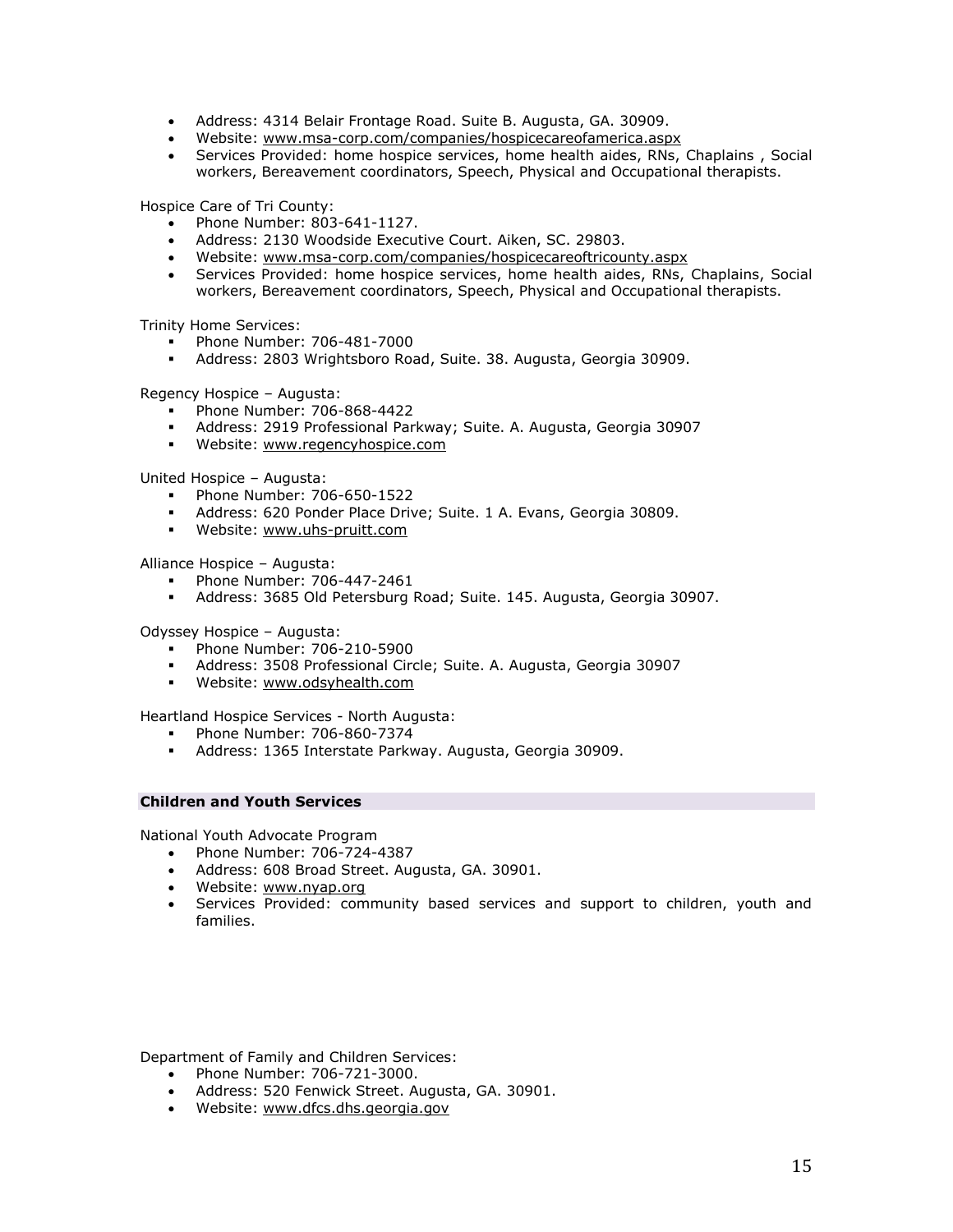Services Provided: Personal Responsibility Education Program (PREP) – designed to educate youth on both abstinence and contraception for the prevention of unintended pregnancy and STDs, assists youth on healthy relationships, adolescent development, financial literacy, parent-child communication, education and career preparation and healthy life skills. Targets youth ages 10-19 who are in foster care, live in rural areas with high teen birth rates, or come from racial or ethnic minority groups. Also supports pregnant and parenting teens under age 21.

Economic Opportunity Authority, Inc., Head Start Program:

- Phone Number: 706-722-0493
- Address: 1261 Greene Street. Augusta, GA. 30901.
- Website: [www.csraeoaheadstart.org](http://www.csraeoaheadstart.org/)
- Services Provided: provides professional services to preschool children, families, staff, and communities. Includes education services, social services, health and nutrition, transportation, disability / mental health services, parental involvement, transition to kindergarten and the public school system, training and career development, fatherhood training.

United Methodist Children's Home:

- Phone Number: 706-722-8669
- Address: 325 8<sup>th</sup> Street and Greene Street. Augusta, GA. 30903.
- Website: [www.umchildrenshome.org](http://www.umchildrenshome.org/)
- Services Provided: foster care and adoption, after-school programs, independent living program for adolescents, transitional living program for young adults age 18 and over, higher education assistance. Also works to prevent abuse and keep families together.

## **Clothing, furniture, appliances and household goods**

Goodwill:

- Phone Number: 706-863-3445.
- Address: 3179 Washington Road. Augusta, GA. 30907.
- Website: [www.goodwillworks.org](http://www.goodwillworks.org/)
- Services Provided: thrift store, Bookstore and Café.

Goodwill:

- Phone Number: 706-790-3800.
- Address: 3120 Peach Orchard Rd. Augusta, GA. 30906.
- Website: [www.goodwillworks.org](http://www.goodwillworks.org/)
- Services Provided: thrift store.

Augusta Urban Ministries:

- Phone Number: 706-722-8195.
- Address: 303 Hale Street. Augusta, GA. 30901.
- Website: [www.actionministries.net](http://www.actionministries.net/)
- Services Provided: non-profit organization with roots in the United Methodist Church. Furniture bank program: provides furniture, household items and appliances at no charge to those transitioning into permanent housing from homelessness. C.O.A.T. (Children Ought to Arrive Toasty) program: provides coats and blankets to families with children.

Beulah Grove Community Resource Center:

- Phone Number: 706-722-4999
- Address: 1446 Lee Beard Way. Augusta, GA. 30901.
- Website: [www.bgcrcenter.org](http://www.bgcrcenter.org/)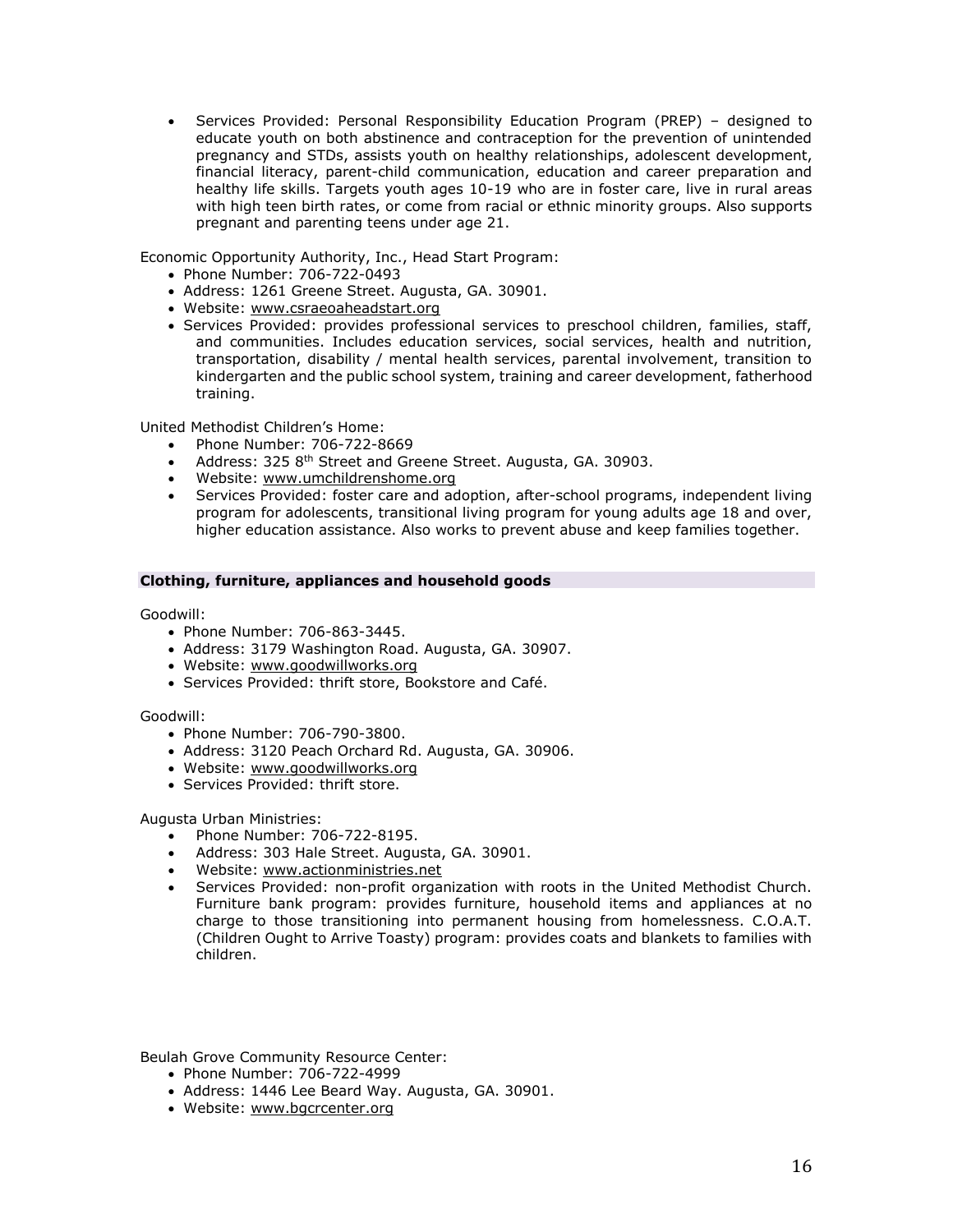Services Provided: The Fig Leaf Clothes Bank – free clothing to all persons.

Broad Street Ministries – Coats and Blankets Program:

- Phone Number: 706-722-5999
- Address: 20 Broad Street. Augusta, GA. 30901.
- Website: [www.bsmcaugusta.org](http://www.bsmcaugusta.org/)
- Services Provided: Christian based ministry center. Provides free coats and blankets to families in need, November through March.

Catholic Social Services:

- Phone Number: 706-722-4390
- Address: 811 12<sup>th</sup> Street. Augusta, GA. 30901.
- Website: [www.cssaugusta.com](http://www.cssaugusta.com/)
- Services Provided: Thrift Store provides very low cost clothing, furniture, household goods and appliances.

Salvation Army Clothing Assistance:

- Phone Number: 706-737-9424.
- Address: 1384 Green Street. Augusta, GA.
- Website: [www.salvationarmyusa.org](http://www.salvationarmyusa.org/)
- Services Provided: available to low-income families or individuals in need every Thursday through voucher redeemable at the Salvation Army Thrift Store. Emergency clothing needs can be met at any time Monday through Friday.

The Mead House Clothes Closet:

- Phone Number: 706-724-9641.
- $\bullet$  Address: 430- 432 8<sup>th</sup> Street. Augusta, GA. 30901.
- Website: [www.stjohnaugusta.org](http://www.stjohnaugusta.org/)
- Services Provided: low cost clothing for all ages, shoes, books and toys.

### **Dental Care**

Health Department Dental Services:

- Phone Number: 706-721-5891.
- Address: 950 Laney Walker Boulevard. Augusta, GA. 30901.
- Services Provided: complete dental care for children and limited care for adults who cannot access a private dentist because of financial means or lack of transportation. Fees are based on income and Medicaid / Peachcare is accepted.

Broad Street Ministries – Hope Dental Program:

- Phone Number: 706-722-5999
- Address: 20 Broad Street. Augusta, GA. 30901.
- Website: [www.bsmcaugusta.org](http://www.bsmcaugusta.org/)
- Services Provided: Christian based ministry center. Provides dental care to uninsured, low-income adults in the CSRA.

Neighborhood Improvement Project – Belle Terrace Health and Wellness Centers:

- Phone Number: 706-790-4440
- Address: 2467 Golden Camp Road. Augusta, GA. 30906.
- Website: [www.neighborhoodimprovement.org](http://www.neighborhoodimprovement.org/)
- Services Provided: low cost Dental Care clinic (Mondays and Tuesdays only).

## **Food pantries / Kitchens**

Golden Harvest Food Bank:

• Phone Number: 706-736-1199.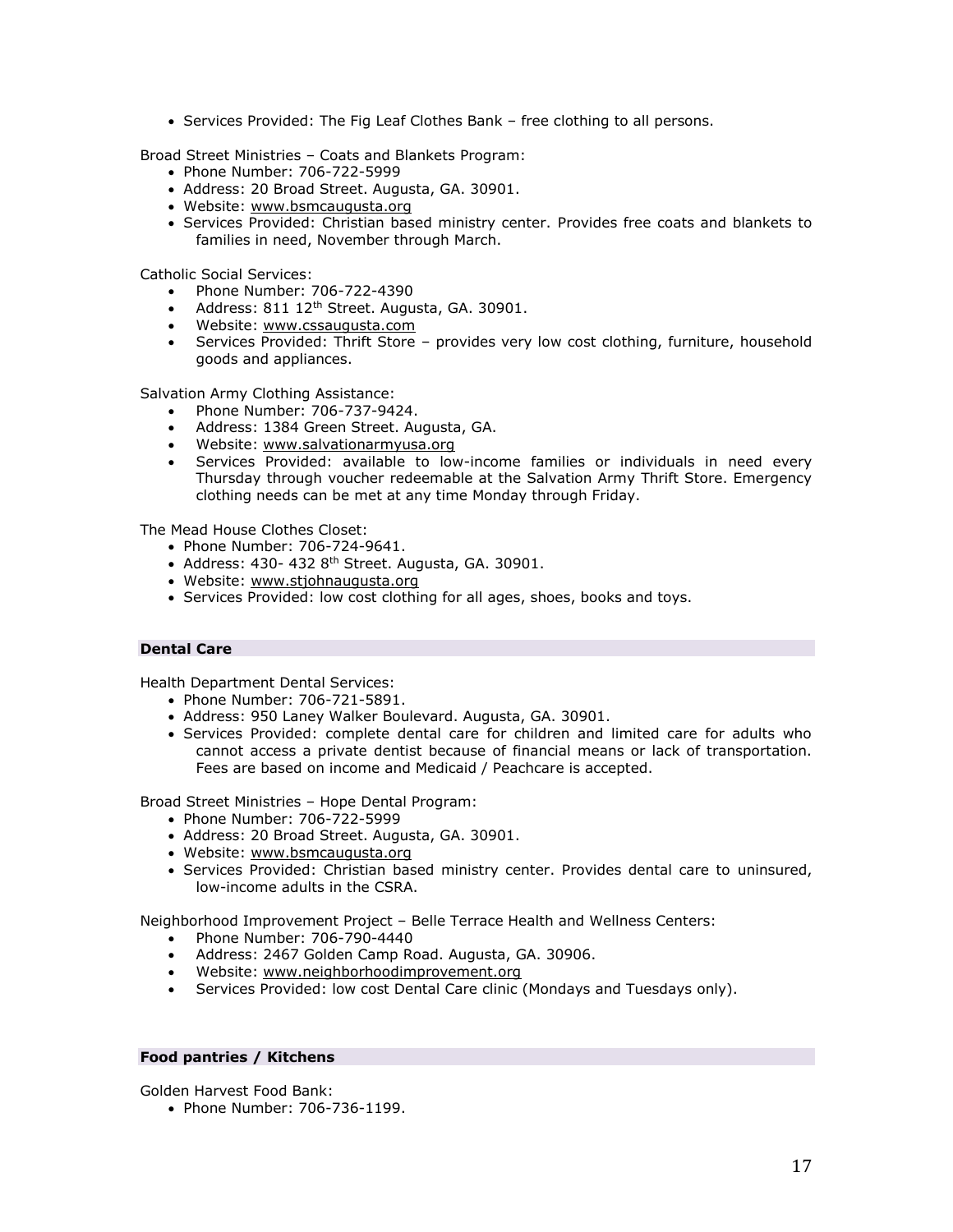- Address: 3310 Commerce Drive. Augusta, GA. 30909.
- Website: [www.goldenharvest.org](http://www.goldenharvest.org/)
- Services Provided: Backpack program (ready-to-eat foods for children), Senior food box (monthly food boxes), Manna truck (mobile food pantry program), The Master's Table (soup kitchen in downtown Augusta), & Diaper distribution.

Beulah Grove Community Resource Center:

- Phone Number: 706-722-4999
- Address: 1446 Lee Beard Way. Augusta, GA. 30901.
- Website: [www.bgcrcenter.org](http://www.bgcrcenter.org/)
- Services Provided: The Manna Food Pantry: provides emergency food supply to individuals and families. Service is provided to the first ten customers on days of operation.

Broad Street Ministries:

- Phone Number: 706-722-5999
- Address: 20 Broad Street. Augusta, GA. 30901.
- Website: [www.bsmcaugusta.org](http://www.bsmcaugusta.org/)
- Services Provided: Christian based ministry center. Food Pantry available Tuesdays and Thursdays.

Catholic Social Services:

- Phone Number: 706-722-4390
- $\bullet$  Address: 811 12<sup>th</sup> Street. Augusta, GA. 30901.
- Website: [www.cssaugusta.com](http://www.cssaugusta.com/)
- Services Provided: Emergency food pantry provides food for families in a crisis situation if they are not receiving food stamps. Also provides Thanksgiving and Christmas meals each year.

Saint Paul's Church:

- Phone number: 706-724-2485
- Address: 605 Reynolds Street. Augusta, GA. 30901.
- Website: [www.saintpauls.org](http://www.saintpauls.org/)
- Services provided: Master's table soup kitchen volunteers prepare and serve hot meals to needy and homeless people six times a year. The Manna Pantry – provides a box of food and supplies to 120 needy families four times a year.

Downtown Cooperative Church Ministries (DCCM):

- Phone Number: 706-722-3530
- Address: 430 8<sup>th</sup> Street. Augusta, GA. 30901.
- Website: [www.dccmaugusta.org](http://www.dccmaugusta.org/)
- Services Provided: Interdenominational organization made up of 14 downtown churches. Distributes food to the needy Monday through Friday. Every week a family receives a bag of groceries.

First Baptist Church – Benevolence Ministry:

- Phone Number: 706-733-2236
- Address: 3500 Walton Way Ext. Augusta, GA. 30919.
- Website: [www.fbcaugusta.org](http://www.fbcaugusta.org/)
- Services Provided: Benevolence Ministry provides food to persons in crisis in the community. Also provides limited financial assistance for housing and utilities.

Salvation Army Kitchen:

- Phone Number: 706-737-9424.
- Address: 1384 Green Street. Augusta, GA.
- Website: [www.salvationarmyusa.org](http://www.salvationarmyusa.org/)
- Services Provided: opened 365 days a year, it serves breakfast, lunch and dinner to all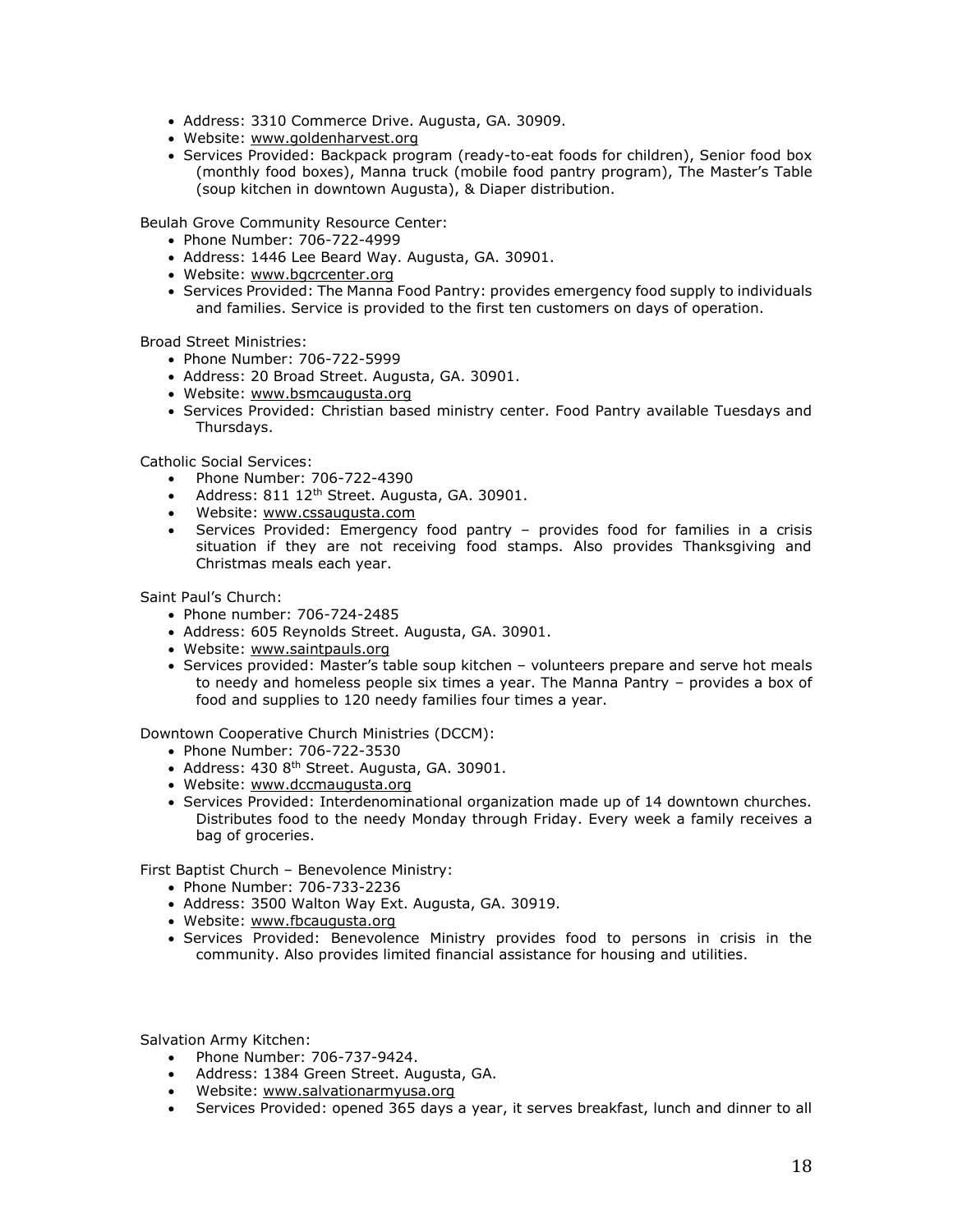individuals and families residing in the Salvation Army Shelter during their stay. The soup line / dinner is open to the community every day at 5:30 pm. Also serves breakfast every morning to the men who stay in the transient lodge. The Food Pantry allows lowincome families in need to receive groceries every three months if they are not receiving food stamps.

GAP Ministries:

- Phone number: 706-722-4408
- Address: 1235 Greene Street. Augusta, GA. 30901.
- Website: [www.gapministries.org](http://www.gapministries.org/)
- Services Provided: food pantry and soup kitchen through Master's Table (Golden Harvest Food Bank) every  $5<sup>th</sup>$  Tuesday of the year.

Helping People Start Over (HPSO) / New Life Christian Center:

- Phone Number: 706-736-1001
- Address: 2052 Gordon Highway. Augusta, GA. 30909.
- Website: [http://hpso.net.s125377.gridserver.com](http://hpso.net.s125377.gridserver.com/)
- Services Provided: temporary emergency food relief to the unemployed, underemployed, the elderly and single parents on fixed incomes.

### **Job Search and Literacy Training**

Broad Street Ministries:

- Phone Number: 706-722-5999
- Address: 20 Broad Street. Augusta, GA. 30901.
- Website: [www.bsmcaugusta.org](http://www.bsmcaugusta.org/)
- Services Provided: Christian based ministry center. Adult Literacy program throughout the year. Provides one-on-one tutoring.

Augusta Technical Institute – Adult Education Programs:

- Phone Number: 706-771-4131
- Address: 3200 Augusta Tech Drive., 300 Building, Room 305. Augusta, GA. 30906.
- Website: [www.augustatech.edu](http://www.augustatech.edu/)
- Services Provided: English Literacy Program (ELP), General Education Development (GED), family literacy, and workplace literacy.

Easter Seals Disability Services:

- Phone Number: 706-667-9695
- Address: 1500 Wrightsboro Road. Augusta, GA. 30903. P.O. Box 30903.
- Website: [http://ge-ea.easterseals.com](http://ge-ea.easterseals.com/)
- Services Provided: Vocational evaluation, work adjustment training, job placement, school-to-work transition, specific vocational skills training and janitorial services for people of working age with disabilities, special needs and other barriers to employment.

Salvation Army GED Classes:

- Phone Number: 706-737-9424.
- Address: 1384 Greene Street. Augusta, GA.
- Website: [www.salvationarmyusa.org](http://www.salvationarmyusa.org/)
- Services Provided: High School Equivalency Diploma Training provided Monday, Wednesday and Friday evenings at their Social Service Center. Classroom and customized instruction is free. Tutorial services for homework assistance are also available for children staying at their shelter.

Georgia Department of Labor:

- Phone Number: 706-721-3131
- Address: 601 Greene Street. Augusta, GA. 30901.
- Website: [www.dol.state.ga.us](http://www.dol.state.ga.us/)
- Services Provided: employment services, vocational rehabilitation programs, unemployment insurance.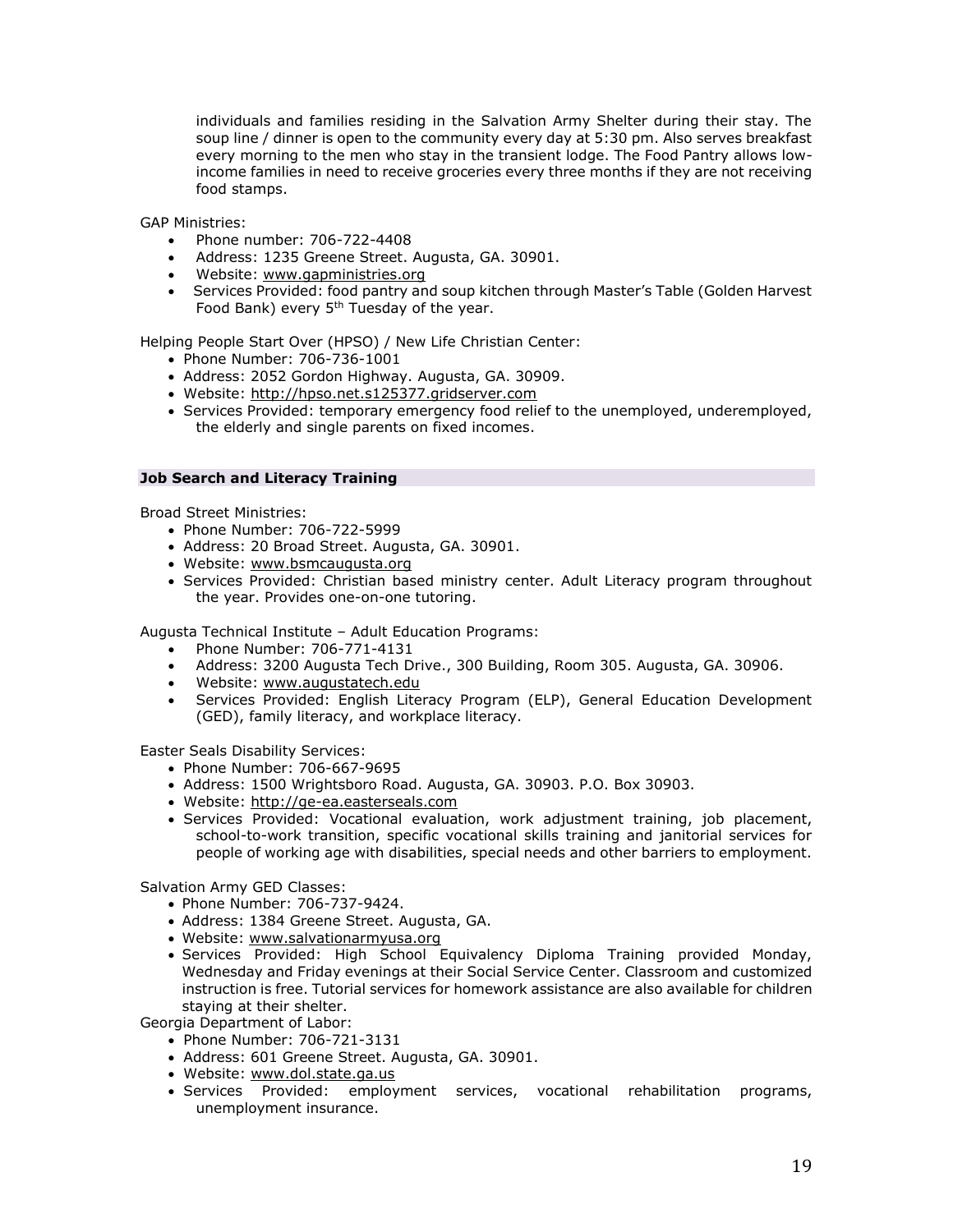Goodwill – The Job Connection:

- Phone Number: 706-447-5195
- Address: 3153 Washington Road. Augusta, GA. 30907.
- Website: [www.goodwillworks.org](http://www.goodwillworks.org/)
- Services Provided: local and regional job leads, computers with internet access, resume and career exploration software, access to copiers, fax and phone, employment fairs, weekly classes including GED, Computers, job search, resume and cover letter workshops and others.

Goodwill:

- Phone Number: 706-790-8500.
- Address: 3120 Peach Orchard Road. Augusta, GA. 30906.
- Website: [www.goodwillworks.org](http://www.goodwillworks.org/)
- Services Provided: local and regional job leads, computers with internet access, resume and career exploration software, access to copiers, fax and phone, employment fairs, weekly classes including GED, computers, job search, resume and cover letter workshops and others.

Richmond Burke Counties – One Stop Career Centers:

- Phone Number:
- Address: 601 Greene Street. Augusta, GA. 30901
- Website: [www.rbonestop.com](http://www.rbonestop.com/)
- Services Provided: job listings, resume writing software, computer and internet access, fax and phone access, job-seeking books and videos, and information about job training and community services.

## **Dialysis Facilities**

ARA Augusta LLC:

- Phone Number: 706-774-0130.
- Address: 1000 Telfair Street. Augusta, GA 30901.

ARA South Augusta Clinic:

- Phone Number: 706-796-1236.
- Address: 1649 Gordon Highway. Augusta, GA 30906.

FMC OF Augusta INC:

- Phone Number: 706-860-9225.
- Address: 1109 Medical Center Drive, Building H. Augusta, GA 30909.

Fresenius Medical Care Evans:

- Phone Number: 706-868-0011.
- Address: 696 Industrial Park Drive. Evans, GA 30809.

Nephrology Center of South Augusta:

- Phone Number: 706-790-8300.
- Address: 1631 Gordon Highway, Store 1B. Augusta, GA 30906.

### RAI Crossroads:

- Phone Number: 706-228-7253.
- Address: 1719 Magnolia Way. Augusta, GA 30919.
- RAI Deans Bridge:
	- Phone Number: 706-790-5909.
	- Address: 2841 Deans Bridge Road. Augusta, GA 30906.

RAI Dialysis Services South Augusta:

**Phone Number: 706-798-5774.**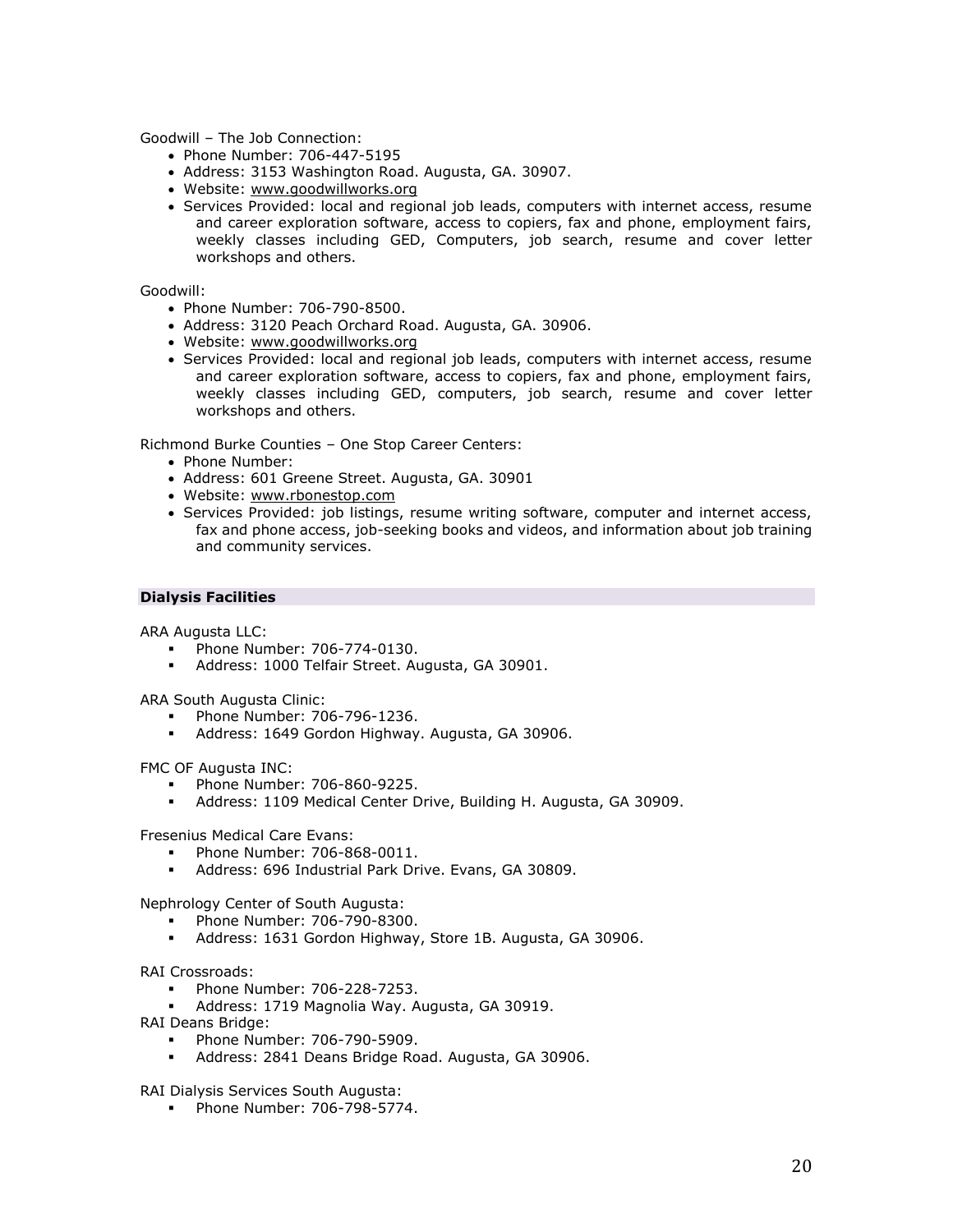Address: 3206 Peach Orchard Road. Augusta, GA 30906.

River View Kidney Center:

- Phone Number: 803-279-3722.
- Address: 540 Atomic Road. North Augusta, SC 29841.

Wylds Road Dialysis:

- Phone Number: 706-733-0522.
- Address: 1815 Wylds Road. Augusta, GA 30909.

Aiken Dialysis :

- Phone Number: 803-641-4222.
- Address: 775 Medical Park Drive. Aiken, SC 29801.

DCA OF Aiken II LLC:

- Phone Number: 803-644-8484.
- Address: 69 Crepe Myrtle Drive. Aiken, SC 29803.

Nephrology Centers of America Grovetown:

- Phone Number: 706-860-0831.
- Address: 442 Park 20 West Drive. Grovetown, GA 30813.

## **Support Groups & Organizations**

Alzheimer's Association, Augusta Regional Office:

- Phone Number: 706-731-9060.
- Address: 1899 Central Avenue. Augusta, GA. 30904.
- Website: [www.alz.org/georgia/](http://www.alz.org/georgia/)
- Services Provided: Support group for families and patients with Alzheimer's Dementia.

Augusta Food Allergy:

- Website: [www.augustafoodallergy.org](http://www.augustafoodallergy.org/)
- Services provided: non-profit volunteer support group for individuals and families living with food allergies.

Beulah Grove Community Resource Center:

- Phone Number: 706-722-4999
- Address: 1446 Lee Beard Way. Augusta, GA. 30901.
- Website: [www.bgcrcenter.org](http://www.bgcrcenter.org/)
- Services Provided: HIV / AIDS education and support group.

The Lydia Project:

- Phone Number: 706-736-5467
- Address: 2501 McDowell Street. Augusta, GA. 30904.
- Website: [www.thelydiaproject.org](http://www.thelydiaproject.org/)
- Services Provided: Support services for women facing any type of cancer. Lydia also provides rent, utility, and prescription assistance to women who are unable to afford these basic expenses while undergoing cancer treatment who reside in Aiken, Burke, Columbia, McDuffie and Richmond counties.

Friendship Community Center:

- Phone Number: 706-736-4339
- Address: 1720 Central Avenue. Augusta, GA. 30904.
- Website: [www.friendshiprecoverycenter.com](http://www.friendshiprecoverycenter.com/)
- Services Provided: Peer support center for adults in recovery from emotional and mental disorders.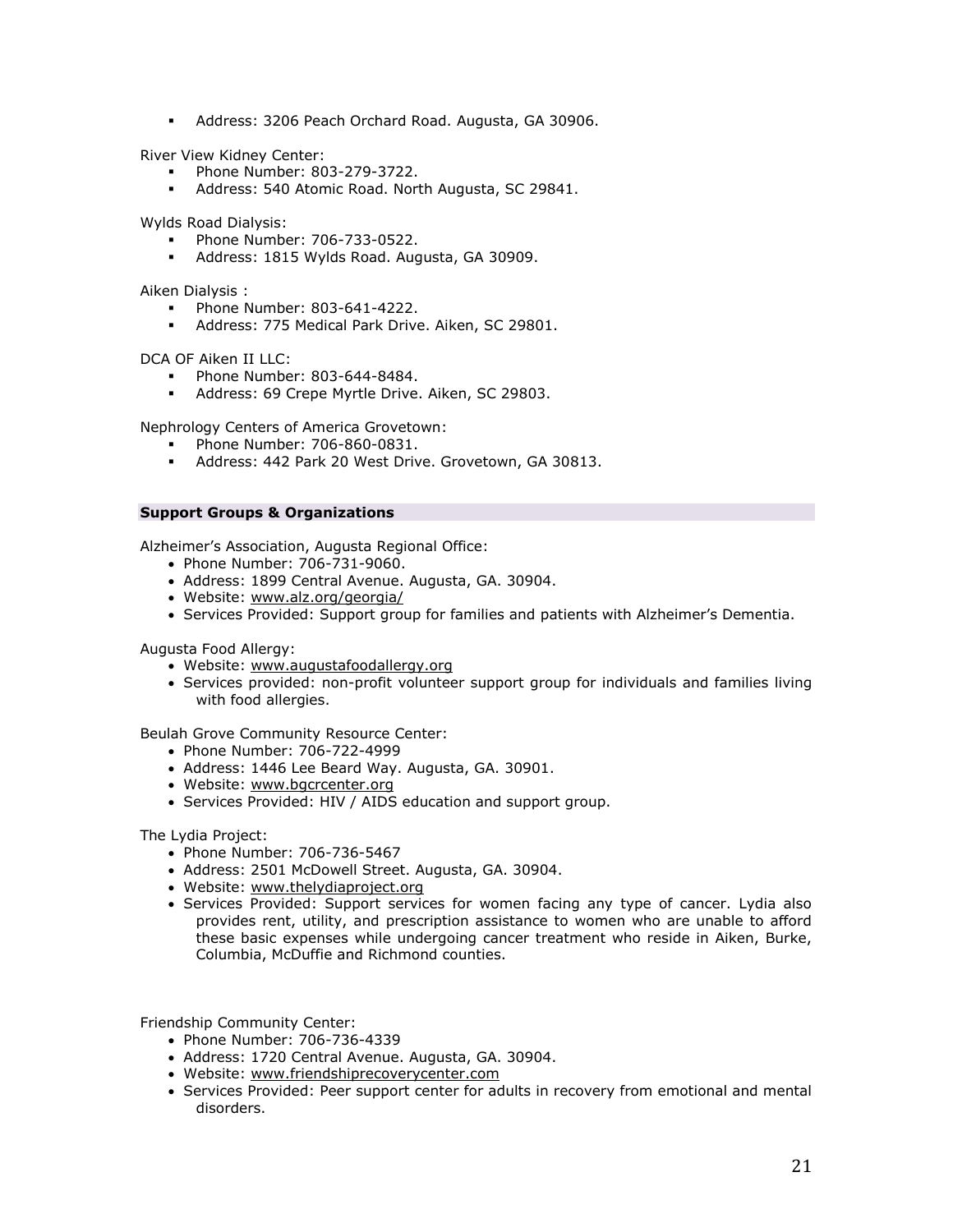## **Veterans**

Georgia War Veterans Nursing Home:

- Phone Number: 706-721-2531
- Address: 1101 15<sup>th</sup> Street. Augusta, GA. 30901.
- Services Provided: nursing home care to veterans of Georgia who have served in the armed forces during war times. Owned and funded by the Georgia Department of Veterans Service and operated through an interagency agreement with the Medical College of Georgia.

## **Educational Websites**

American Diabetes Association:

[www.diabetes.org](http://www.diabetes.org/)

American Heart Association:

[www.americanheart.org](http://www.americanheart.org/)

American Lung Association:

- [www.lung.org](http://www.lung.org/)
- Information about lung disease and tobacco cessation for patients.

Family Doctor:

- Operated by the American Academy of Family Physicians (AAFP), provides scientifically accurate information to improve the health of individuals and communities.
- [www.familydoctor.org](http://www.familydoctor.org/)

Kidnetic.com:

- Educational Website for children aged 9-12 and their families to promote healthy eating and active living. Partnered with the American Academy of Family Physicians (AAFP).
- [www.kidnetic.com](http://www.kidnetic.com/)

Kids Health:

- Information for children and families on health, behavior and development including general health, nutrition, fitness, pregnancy and newborns, infections, parenting, first aid, medications and healthy recipes. Partnered with the American Academy of Family Physicians (AAFP).
- [www.kidshealth.org](http://www.kidshealth.org/)

Tar Wars:

- Tobacco-free education program for fourth and fifth grade students. Operated by the American Academy of Family Physicians.
- [www.tarwars.com](http://www.tarwars.com/)

WebMD:

[www.webmd.com](http://www.webmd.com/)

GHSU Community Health Needs Assessment:

- Information on health statistics, safety statistics, socio-economic indicators, medical resources, access to recreational and physical activity resources, environmental quality and cleanliness / safety of land, air and water.
- [www.georgiahealth.edu/community/chna](http://www.georgiahealth.edu/community/chna)